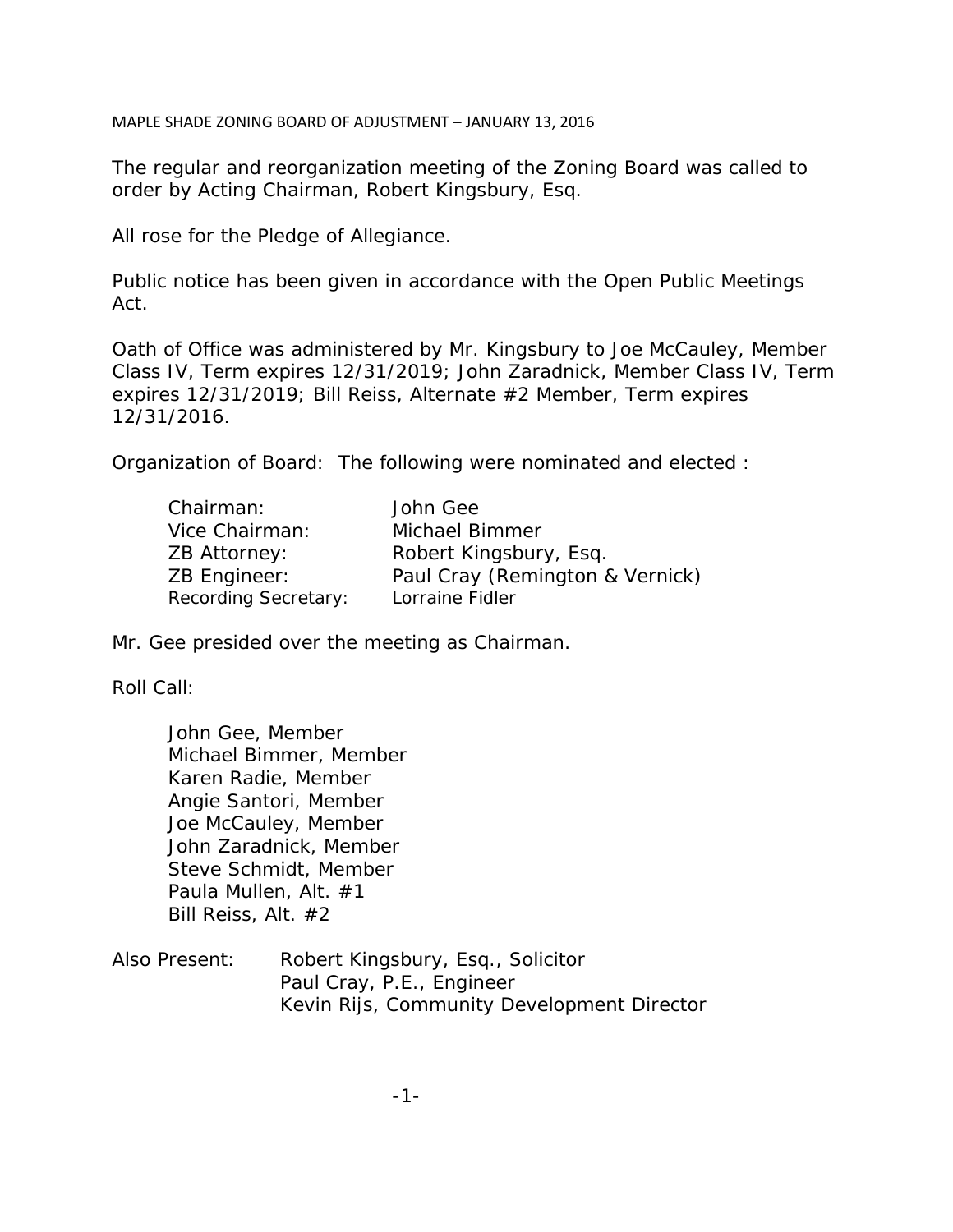Separate motions were made and seconded to approve the Meeting Dates for 2016 set by Council and approve the Official Newspaper authorized by Council; roll call: All in favor.

New Business:

U-Haul Moving & Storage of Strawbridge Park – ZBA-310 121 E. Kings Highway (Block 172, Lot 4.05)

Michael McKenna, Esq., Attorney for applicant, is requesting Site Plan approval; they appeared before SP Review; no not require a variance; have made various improvements; and they agree to comply to Paul Cray's engineering letter dated January 13, 2016.

Paul Kelly of U-Haul was sworn in by Mr. Kingsbury; he resides in Cherry Hill; has been involved with this site from the beginning; oversees 15 other sites; Bldg. 121 will be the store for the sale of moving supplies and rental of moving vehicles; there is on-site storage; no work on trucks is done on site, they have a full service garage in Cinnaminson, NJ; they have done some clean up and intend to do more; no trash will be lying around; canopy is for convenience of its customers.

Mr. McKenna stated applicant agrees to comply with the Resolution in this matter

Mathew Baldino, P.E. was sworn in and reviewed the presentation of the revised Site Plan.

Paul Cray, ZB engineer, reviewed his revised engineering letter of Jan. 13, 2016; if application approved, a Performance Bond for construction is requested; parking has been improved; no variance required and has no remaining concerns regarding the plan.

Mr. Gee stated any approval will include Mr. Cray's engineering letter.

Opened to the public:

Arline Gentry, President of Watergate Condo Ass'n.: sworn in, requested more clean up and landscaping be done.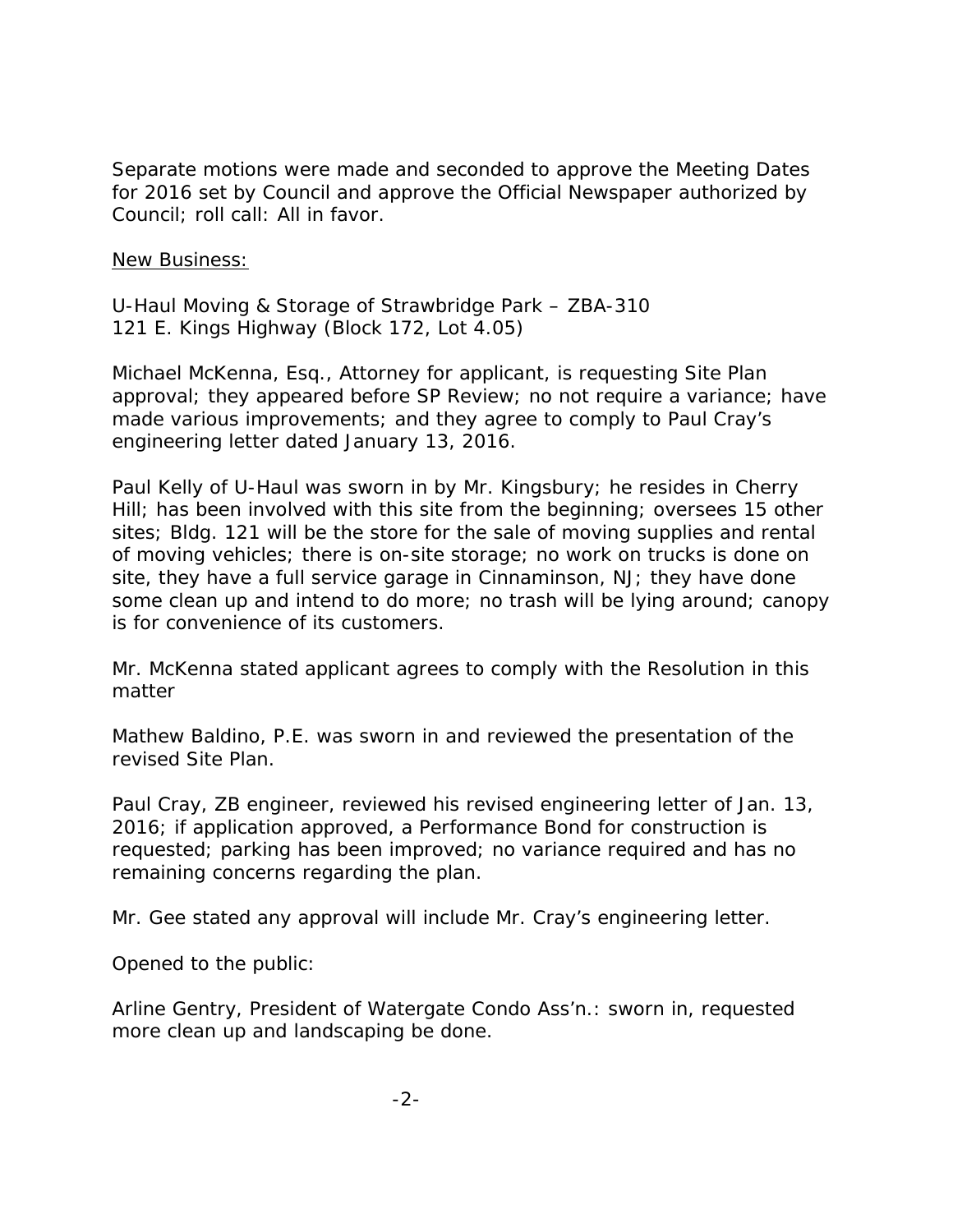Linda Beauregard, Watergate Unit 111: sworn in, there are still more dead trees to be removed, clean up of poison ivy, showed pictures of U-Haul property needing clean up.

Gale Cutler, Watergate: sworn in, concerned about location and number of signs, including those on truck windshields and questioned the canopy.

Mr. Gee advised that approvals are conditioned upon conformation to Township Ordinances. If additional signs are requested, they must apply to this Board for a variance.

Paul Kelly responded that rental vehicles are sometimes returned in inclement weather and/or after 8 pm.; the canopy is for their customer's convenience and safety.

Mr. Gee questioned trucks being returned after hours and not returned to the rear of the building and Mr. Kelly stated U-Haul employees would remove any unauthorized vehicles to the rear of the building.

Open Public portion closed.

Motion made and seconded (Schmidt/Bimmer) to approve Minor Site Plan with conditions: compliance with our engineer's letter of 01/13/16, LED lighting; landscaping; proposed canopy as designed. Roll call: all in favor.

The approval with conditions will be more specifically set forth in the Resolution submitted next month by Mr. Kingsbury.

# Resolutions:

Mr. Kingsbury read the following Resolutions into the record:

1. Holman Automotive, SPZ-232, (Block 189, Lot 1)

Motion to adopt made and seconded (Radie/Zaradnick). Roll call: All in favor.

Frank Wisniewski, Esq., attorney for Holman, came forward to address the Board regarding an administrative amendment. Holman has requested minor changes to the approval: change 2 rows to hold 8 cars instead of 6 cars, create an entrance from one building to adjacent building, reduce parking spaces from 38 to 34.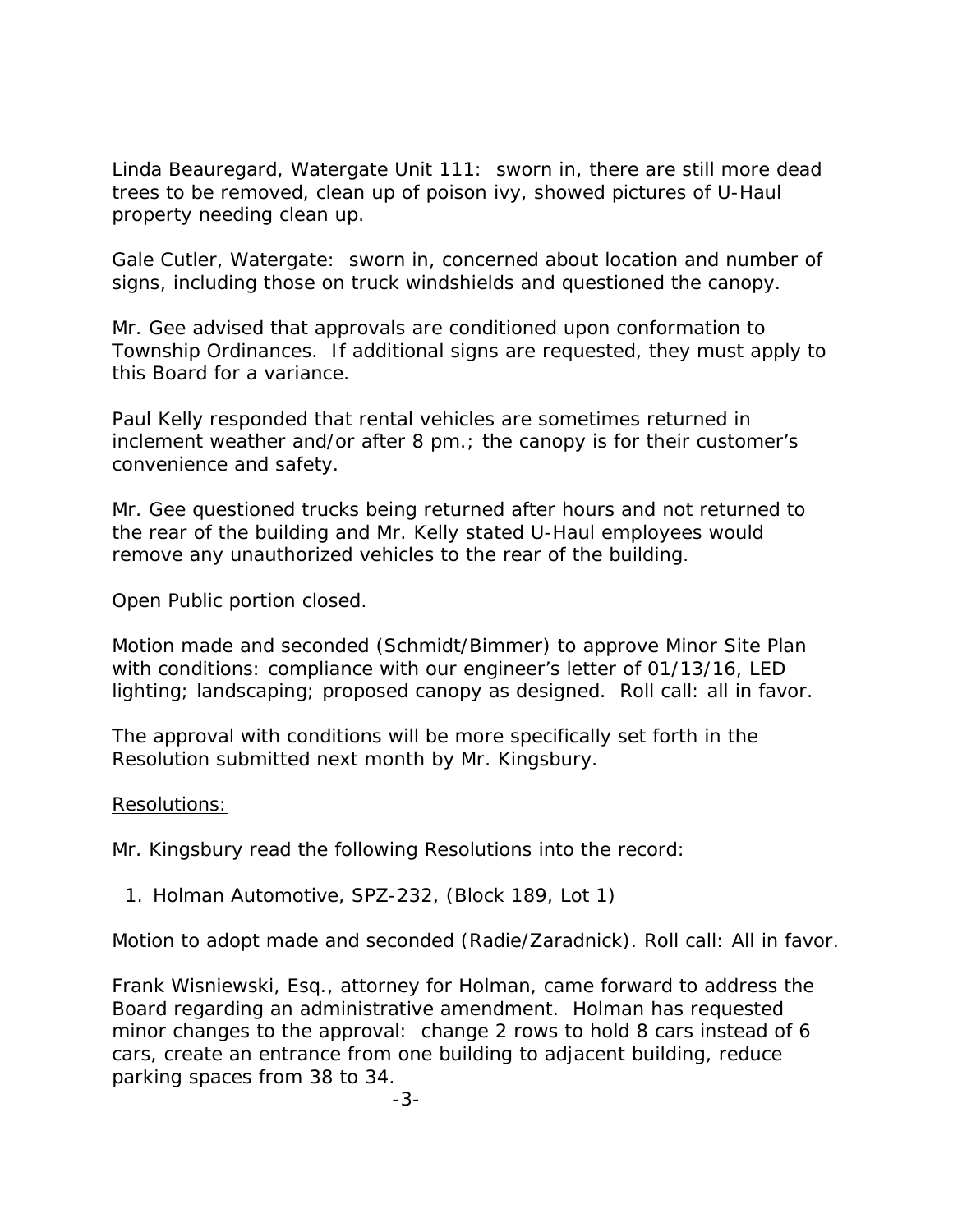Paul Cray agreed these changes would make a minor impact and could be made by an Administrative Amendment.

Motion made and seconded (Schmidt/McCauley) to approve an Administrative Amendment. Roll call: all in favor.

2. Fred Bentley, ZBA-312 (Block 71.01, Lot 5) – Use Variance

Motion made and seconded (Radie/Schmidt) to adopt Resolution. Roll Call: all in favor, except Mr. Bimmer who had recused himself from this application.

# Minutes:

Motion made and seconded (Gee/Schmidt) to approve the Nov. 10, 2015 ZB Minutes. All voiced approval.

# Once Around:

Mr. Gee did a once around for comments. Everyone was wished a Happy New Year and all welcomed Kevin Rijs as our new Community Development Director.

# Adjourn:

Motion to adjourn made and seconded (Zaradnick/Bimmer), all voicing approval. Adjourned 9 p.m.

# **THESE MINUTES ARE A BRIEF SUMMARY OF THE PROCEEDINGS AND SHOULD NOT BE TAKEN AS VERBATIM TESTIMONY.**

Respectfully submitted,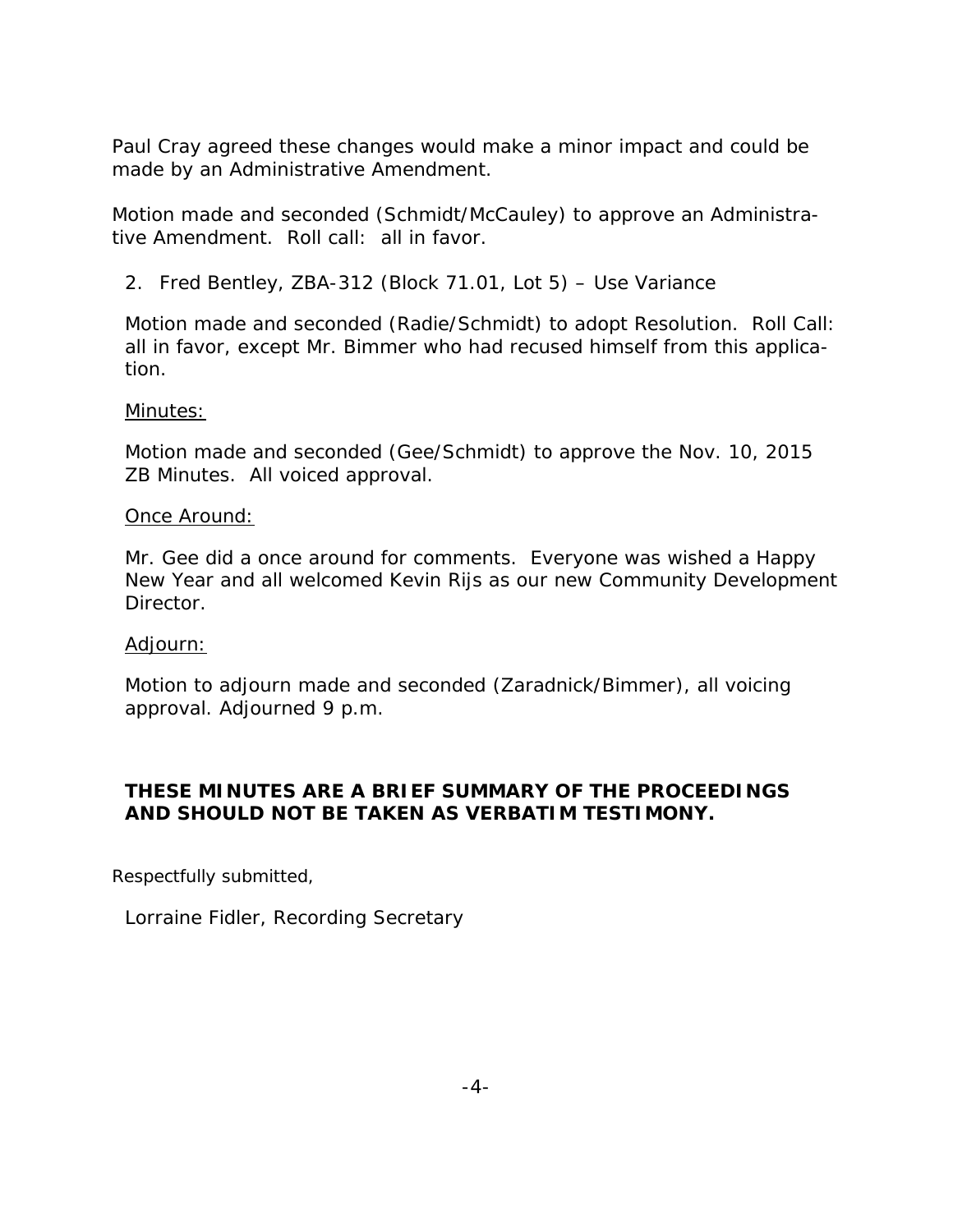# **MAPLE SHADE ZONING BOARD OF ADJUSTMENT FEBRUARY, 10, 2016\_\_\_**

Meeting called to order by John Gee, Chairman at 7:30 pm.

Pledge of Allegiance: All stood to salute the flag.

Open Public Meetings Act: Public notice of meeting has been advertised.

- Roll Call: Angie Santori, Member John Gee, Chairman Joe McCauley, Member Karen Radie, Member Bill Reiss, Alt. #2
	- Absent: Mike Bimmer, Vice Chairman John Zaradnick, Member Steve Schmidt, Member Paula Mullen, Alt. #1

Alternate Reiss will sit in for Mr. Bimmer.

Also Present: Robert Kingsbury, Esq., ZB Solicitor Paul Cray, P.E., ZB Engineer Kevin Rijs, ZB Secretary & Director of Community Development

New Business:

**ZBA-390 – Shawn Mulvenna** – Proposed Oversized Garage w/variance 208 Rudderow Avenue Block 21o, Lot 5; Zoned: R-2 Residential

Mr. Mulvenna was sworn in for the record and circulated photographs to the Board showing the existing property and house and the style of the proposed garage. Applicant stated the existing shed will be removed; only electric will be installed in the garage; he competes in BBQ competition; no business will be conducted on the site.

Opened to public: No one came forward to testify; public portion closed.

Motion to approve application made (Radie/Santori). Roll call: all in favor.

Mr. Gee advised applicant of the 45-day Right of Appeal and that construction must begin within six months.

A Resolution in this matter will be submitted by our attorney at the next meeting.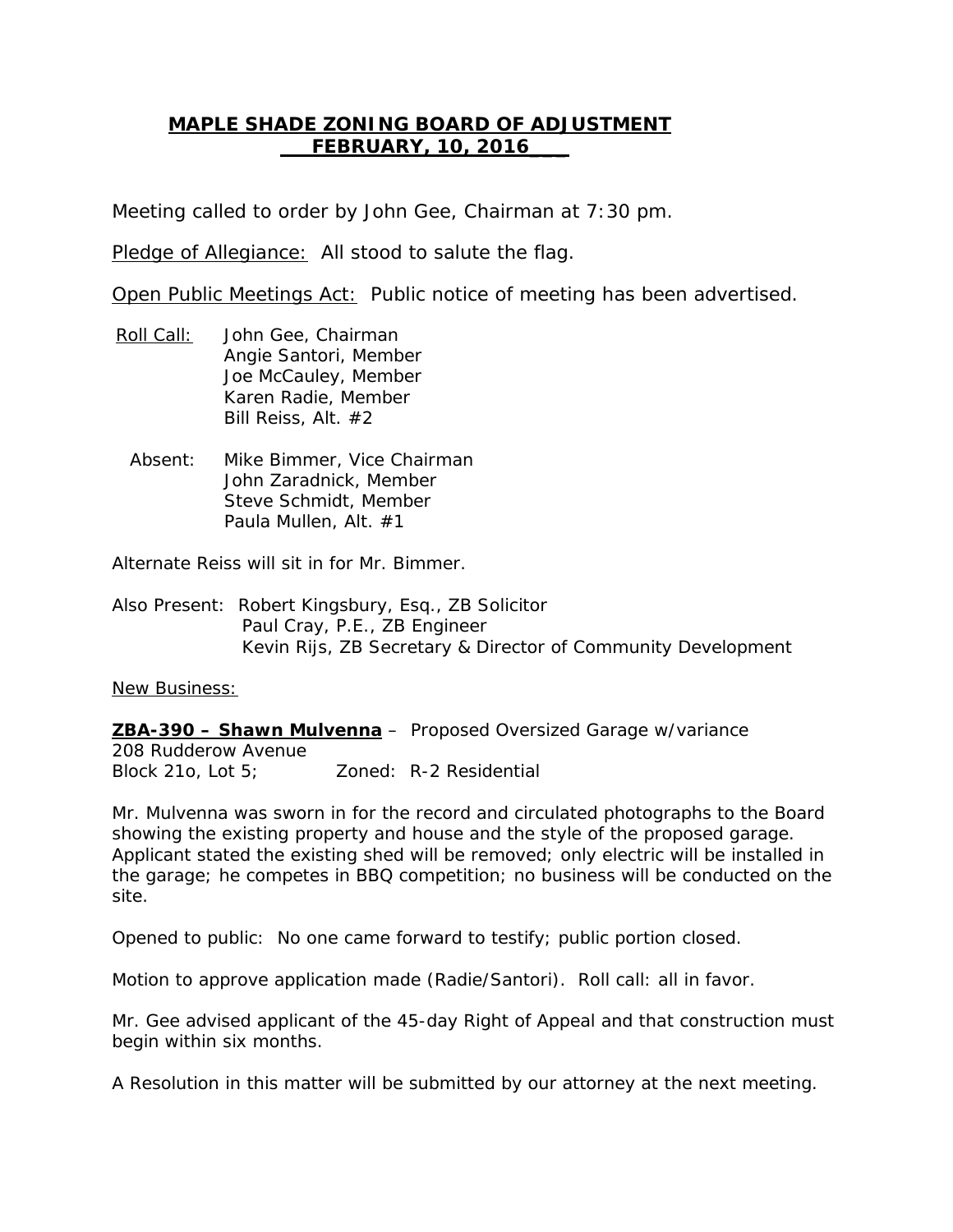#### Miscellaneous

Mr. Gee reported that at Site Plan Review several questions arose which he felt required legal interpretations.

1. Resident has an existing single family home on the site and wants to tear house down and build a new home and foundation using the same footprint which would improve the lot. Is a variance required?

Upon discussion and review of the ordinance it was determined that applicant must make application for a variance and have Zoning Board approval.

Paul Cray advised resident that he may be required to put in a sidewalk.

2. Resident had his patio redone and the Construction Code Official came over to inspect the patio. The CCO noticed the new shed and thought it was closer than it should be to the property line. The resident stated the shed located in the back left corner of the property had deteriorated and he replaced it with a slightly larger new shed.

Why does resident need to file an application for a variance for the new shed?

Upon discussion it was suggested resident request an Administrative Decision so that he would not need a variance.

3. Resident wanted to put a carport on the right side of the house but the carport would be an extension of the roof line; he stated he could not put the carport on the left side because it would open up to the back property.

This led to finding out there was a "flag lot" and construction is not permitted.

#### **Minutes**

Motion to approve November 10, 2015 Minutes (Santori/McCauley); all voiced approval.

#### Resolutions

Mr. Kingsbury read the following Resolutions into the record:

## **U-Haul Moving & Storage of Strawbridge Park** – ZBA-310

121 E. Kings Highway (B172/4.05)

Motion to approve made (Radie/McCauley). Roll call: approved by eligible voters: Radie, Santori, McCauley and Gee.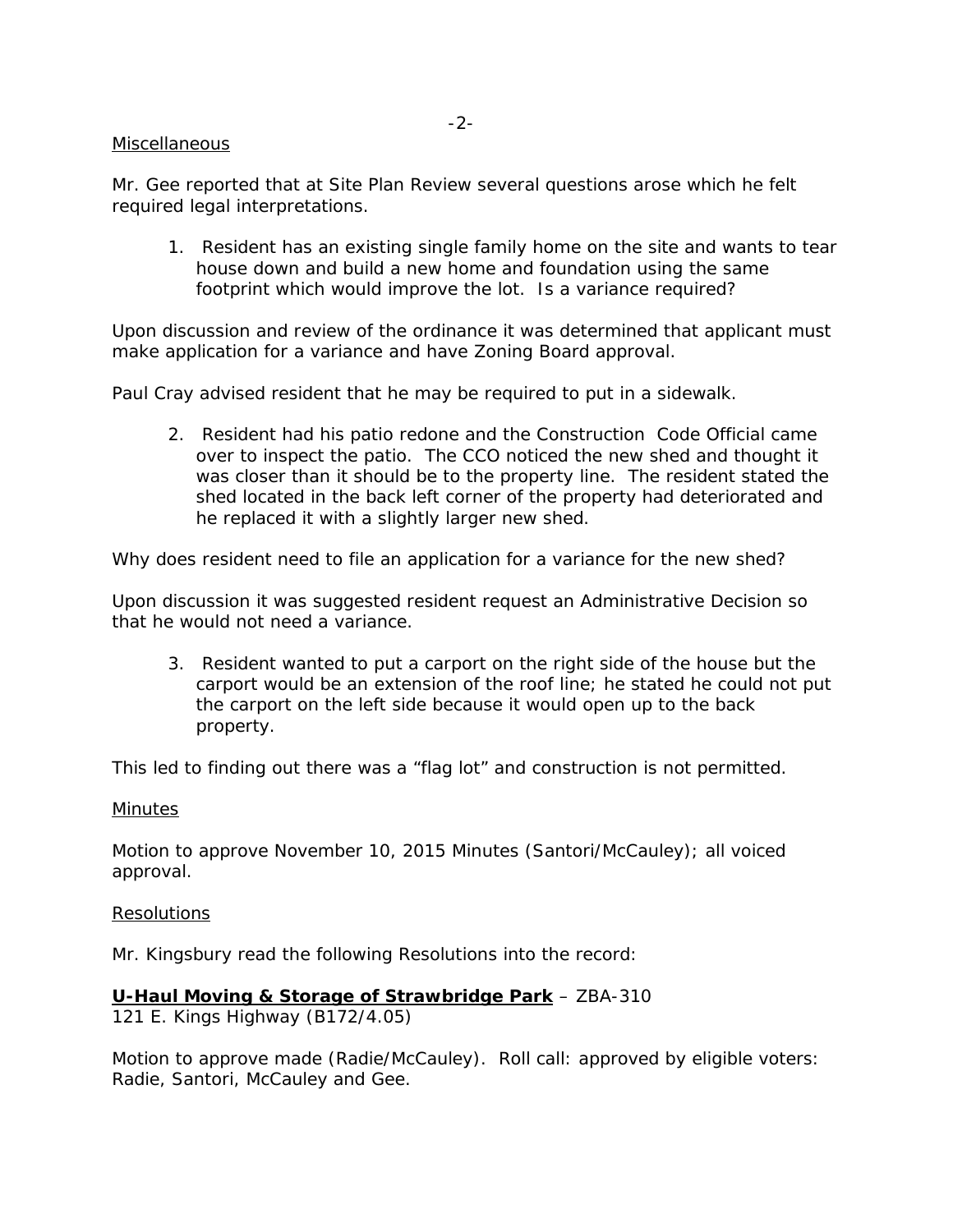## **SPZ-232 – Holman Automotive**

Rt. 38 & Kings Highway Block 189/ 1; Zoned: BD Business Development

Motion to approve made (McCauley/Santori). Roll call: approved by eligible voters: Radie, Santori, McCauley and Gee.

Once Around: No comments.

Adjourn

Motion to adjourn (Santori/Gee); all voiced approval.

THESE MINUTES ARE A BRIEF SUMMARY OF THE PROCEEDINGS AND SHOULD NOT BE TAKEN AS VERBATIM TESTIMONY.

# **NEXT MEETING: MARCH 9, 2016**

Respectifully submitted,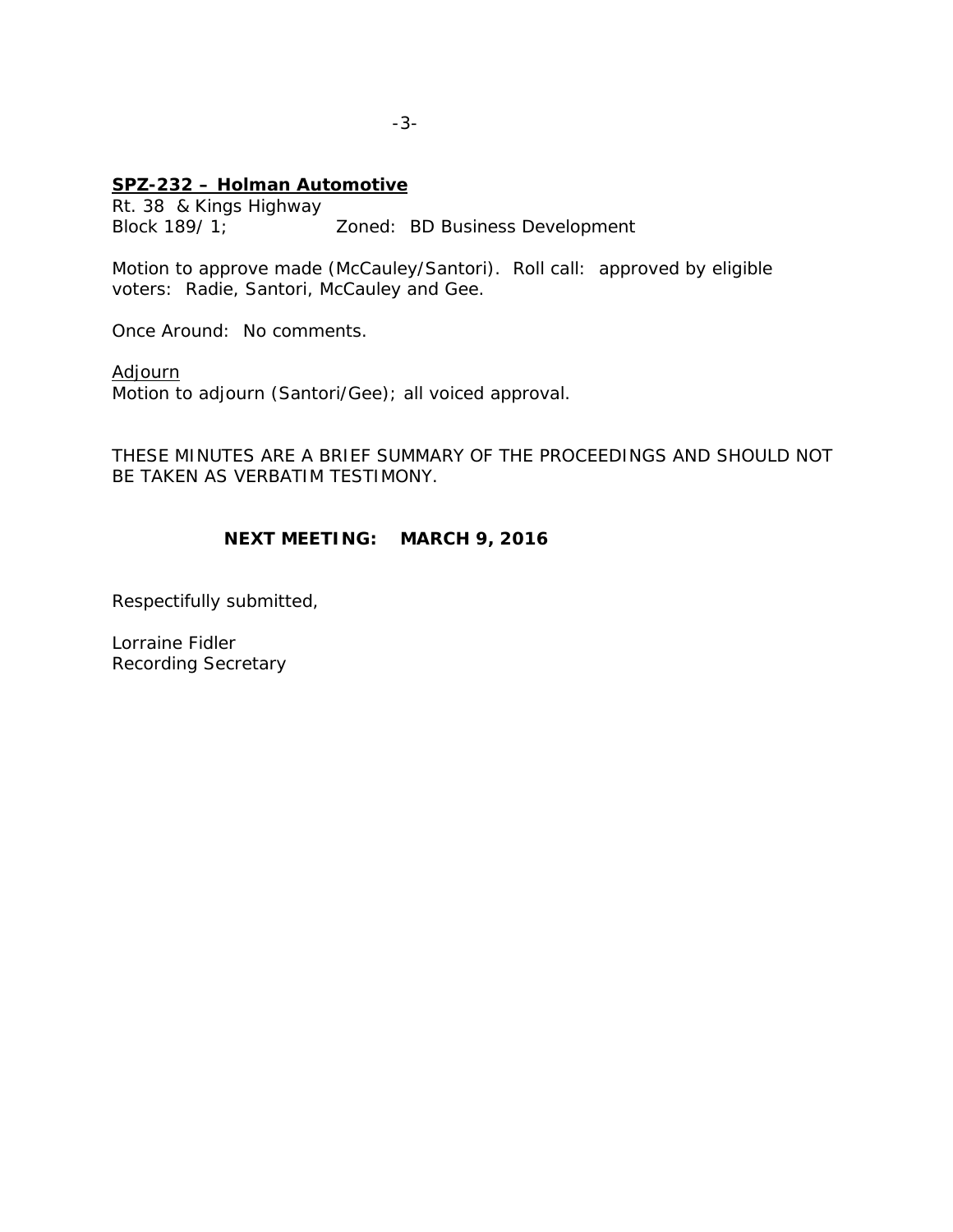# **MAPLE SHADE ZONING BOARD OF ADJUSTMENT MARCH 9, 2016\_\_\_**

Meeting called to order at 7:30 p.m. by Mike Bimmer, Vice Chairman, in the absence of John Gee, Chairman.

Pledge of Allegiance: All stood to salute the flag.

Open Public Meetings Act: Public notice of this meeting has been advertised.

- Roll Call: Angie Santori, Member Mike Bimmer, Vice Chairman Joe McCauley, Member John Zaradick, Member Karen Radie, Member Steve Schmidt, Member Paula Mullen, Alt. #1 Bill Reiss, Alt. #2
	- Absent: John Gee, Chairman

Alternate Mullen will sit in for Mr. Gee.

Also Present: Robert Kingsbury, Esq., ZB Solicitor Paul Cray, P.E., ZB Engineer Kevin Rijs, ZB Secretary & Director of Community Development

## Correspondence:

Kevin Rijs advised a letter was received from Frank Wisniewski, Esq., attorney for Holman Infinity (SPZ-232 Bk189, L1) requesting additional temporary directional signs during construction. Kevin conferred with ZB Engineer, Paul Cray, and it was determined this would not be a problem as the signs requested would be temporary only and removed after construction completion.

New Business:

# **ZBA-391 – Antonio Castanheira**

215 E. Woodlawn Avenue; Zoned: RA

Undersized lot of 8.125 SF where RA Zone requires 12,00 SF. Existing nonconforming single family dwelling on site to be demolished and new home on new foundation to comply with RA bulk setbacks.

Antonio Castanheira, applicant, and Pete Meyers sworn in for the record. Applicant stated that he would be enlarging from 8,000 to 12,000 SF.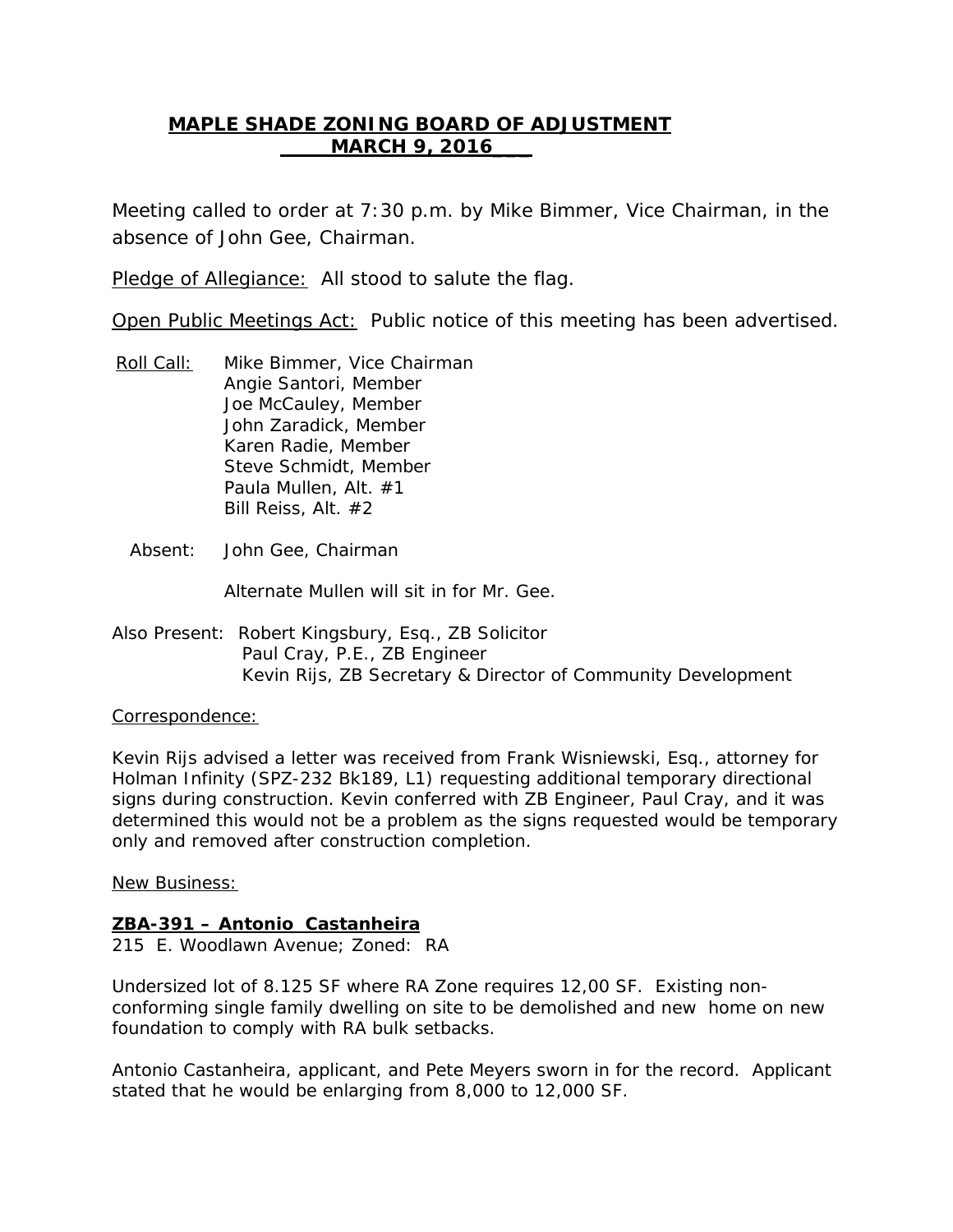Engineer, Paul Cray, stated he had no major issues with the application.

Mr. Bimmer opened the matter to the public.

Tom Scinn came forward and was sworn in. He resides at 820 Maple Avenue and requested to see the plan for the new home and stated the old home was already demolished. Applicant acknowledged this to be true. He reviewed the plan and was satisfied that the proposed home would be an improvement.

No one else came forward and the public portion closed.

Motion to approve application with variance was made (Radie/McCauley). Roll call: all in favor.

Mr. Bimmer advised applicant of the 45-day Right of Appeal and that construction must begin within six months.

**ZBA-392 – Apex Auto Leasing**, 538 Rt. 38 – This application for a Use Variance has been postponed until next month.

#### Resolutions

Mr. Kingsbury read the following Resolution into the record:

**ZBA-390 – Shawn Mulvenna** – Proposed Oversized Garage w/Variance 208 Rudderow Avenue, Block 210, Lot 5; Zoned: R-2 Residential

Motion to approve was made (Santori/Radie). Roll call: approved by eligible voters: Radie, Santori, McCauley and Reiss.

#### **Minutes**

Motion to approve February 10, 2015 Minutes (Schmidt/Santori); all voiced approval.

#### Miscellaneous:

Discussion: LED Signage recommending an ordinance for all LED signs proposed and the time of refresh rate within the Township.

This matter will be held over until Chairman John Gee is present at the meeting.

Once Around: Mr. McCauley advised he would not be at the next meeting as he will be in Ireland.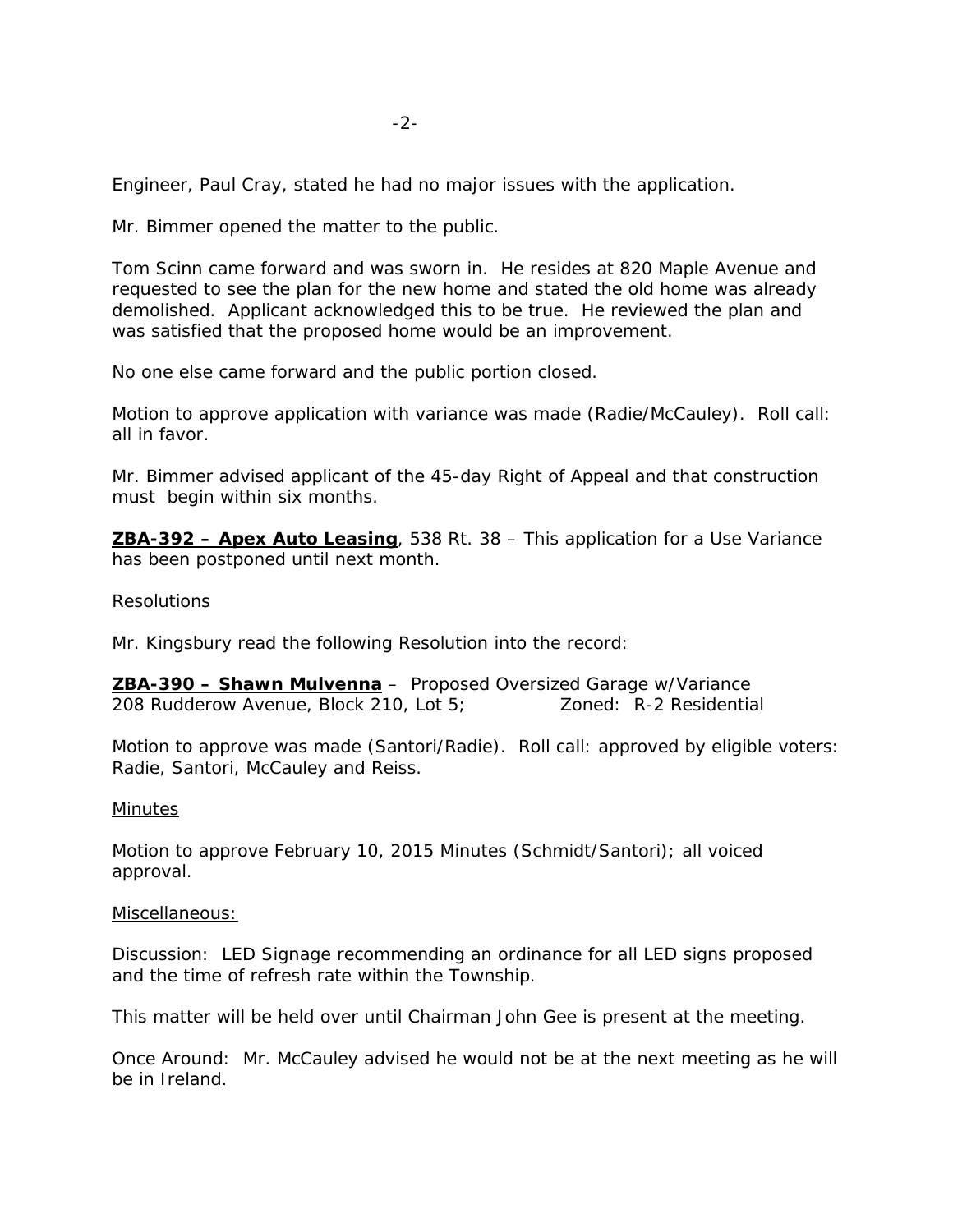Motion to adjourn (Schmidt/Bimmer); all voiced approval. Adjourn

# THESE MINUTES ARE A BRIEF SUMMARY OF THE PROCEEDINGS AND SHOULD NOT BE TAKEN AS VERBATIM TESTIMONY.

# **NEXT MEETING: APRIL 13, 2016**

Respectifully submitted,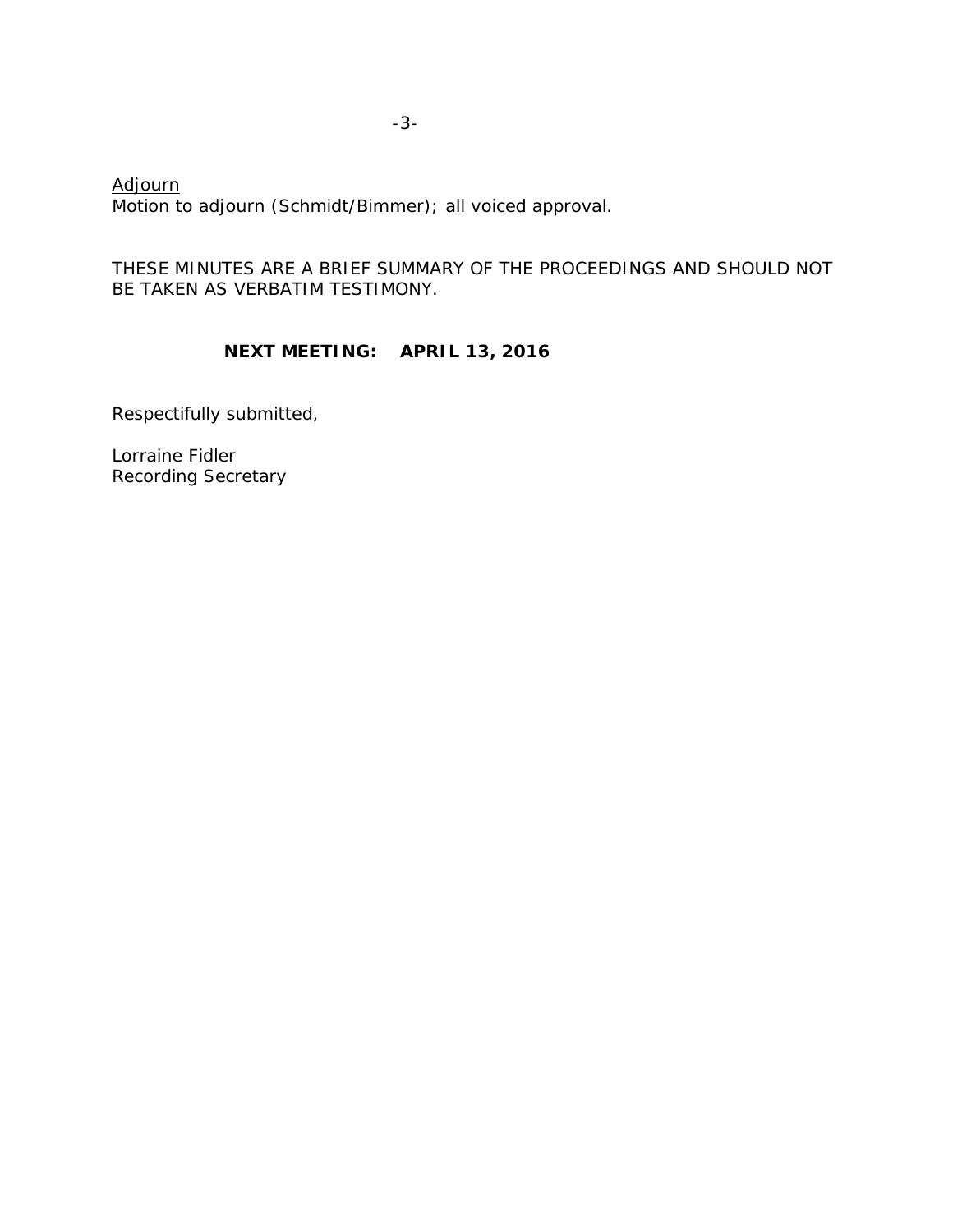# **MAPLE SHADE ZONING BOARD OF ADJUSTMENT APRIL 13, 2016, 2016\_\_\_**

Meeting called to order at 7:30 p.m. by John Gee, Chairman.

Pledge of Allegiance: All stood to salute the flag.

Open Public Meetings Act: Public notice of this meeting has been advertised.

- Roll Call: Michael Bimmer, Vice Chairman John Gee, Chairman Angie Santori, Member John Zaradick, Member Karen Radie, Member Steve Schmidt, Member
	- Absent: Joe McCauley, Member Paula Mullen, Alt. #1 Bill Reiss, Alt. #2
- Also Present: Robert Kingsbury, Esq., ZB Solicitor Paul Cray, P.E., ZB Engineer Kevin Rijs, ZB Secretary & Director of Community Development New Business:

Route 38; Blk. 189, L1; Zone: BD (Business Development) **SPZ-300 – Holman Automotive Group/Ford Lincoln Dealership**

Frank Wisniewski, Esq., attorney for applicant. Applicant is requesting approval to install a flag pole and a 150sf United States Flag. The flag will not be lit up and will be taken down every day.

Opened to the public; no one came forward to testify; public portion closed.

Motion to approve (Radie/Schmidt); roll call: all in favor (6-0).

## **ZBA-393 - Peter F. Rausch**

512 Greenwood Avenue, Bl. 34, L2.03; Zone: R1 (Residential 1)

Applicant Peter Rausch was sworn in. He is requesting side and rear yard variances to permit a 10' x 16' garden shed 18" from rear yard property line and 30" from the side yard property line.

Opened to the public; no one came forward to testify; public portion closed.

Motion to approve (Santori/Bimmer); roll call: all in favor (6-0).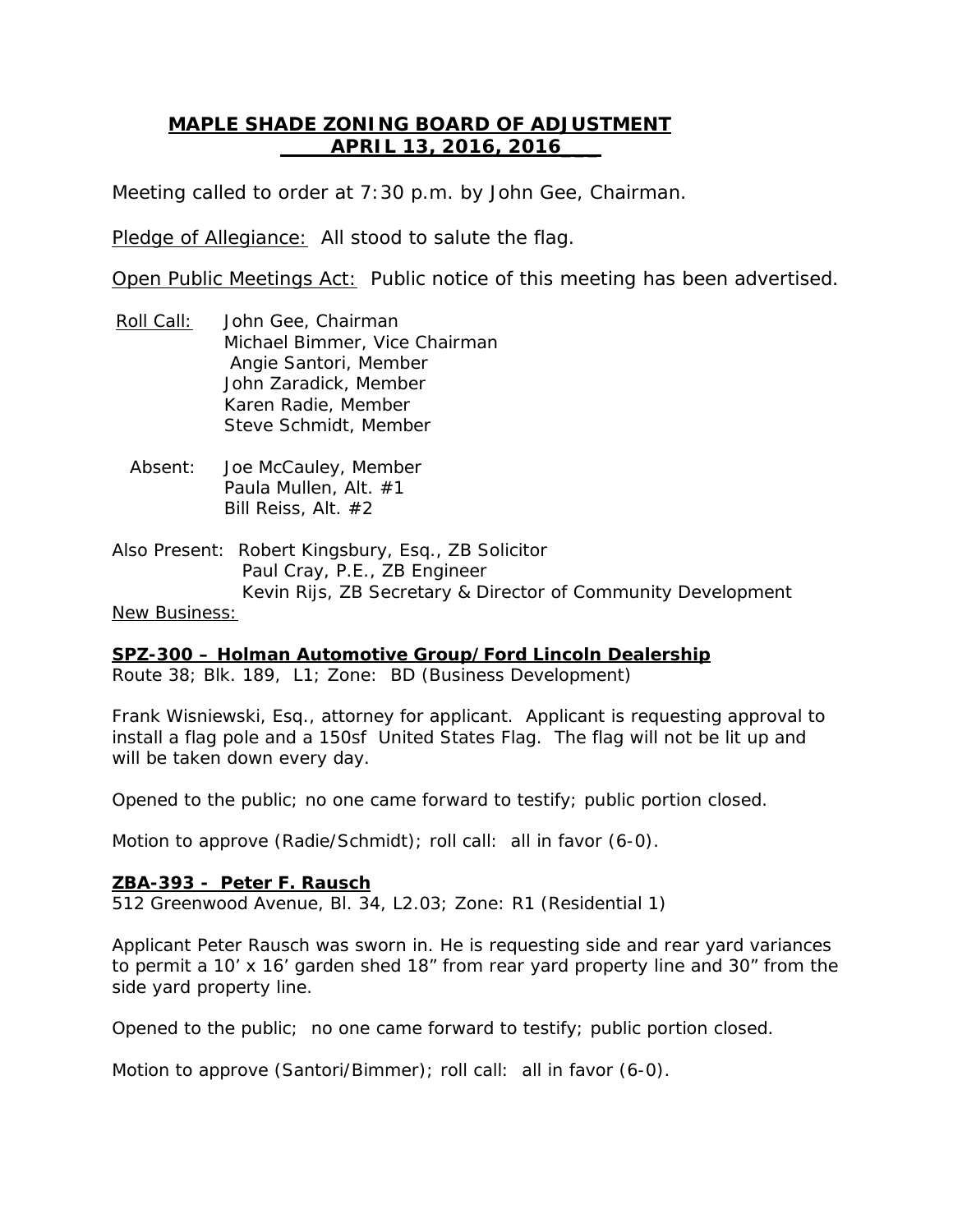#### **ZBA-394 – Family Denistry & Law Firm**

115-117 E. Main Street; Bl.57, L22; Zone: DB (Downtown Business)

Ted Weiss, Esq., applicant; Irena Jug-Weiss, applicant, was sworn in and stated they are replacing the two pre-existing signs which were removed due to construction and proposing two 3' x 12' signs which will require a variance. The property will continue to be a dental office at 115 W. Main St. and a law office at 117 E. Main St.

Opened to the public; no one came forward to testify; public portion closed.

Questions of the Board were answered and a motion to approve made (Schmidt/ Radie); roll call: all in favor (6-0).

Mr. Gee advised applicants of the 45-day Right of Appeal and 6-months to begin any construction.

#### **ZBA-395 – Michael Humenik** ,

120 Beechwood Ave.; Bl. 38, L3.02; Zone: R-1 (Residential 1)

Michael Humenik was sworn in. This is a vacant lot where there was formerly a single family home. Applicant proposing a new single family house on a new foundation at a new location on the lot. Photographs of the existing lot were circulated. A bulk variance is requested for a minimum lot size.

Paul Cray (ZB Engineer) gave a short engineering review stating no major issues.

Opened to the public.

Ray Schuman came forward and was sworn in. He is the neighbor to the left of the proposed driveway and advised the previous owner's driveway was 1ft. on his property. Kevin Rijs read the ordinance regarding residential driveways into the record and it was determined that the driveway apron is actually a "shared" apron. Mr. Schuman questioned whether the new construction would have a basement and was told applicant will have a basement. Mr. Schuman stated he is not opposed to this application.

Mr. Humenik suggested he install a fence as a buffer but it was determined that this would not be necessary.

No one else came forward to testify and the public portion was closed.

Questions of the Board were answered and a motion to approve was made (Bimmer/Radie); roll call: all in favor (6-0).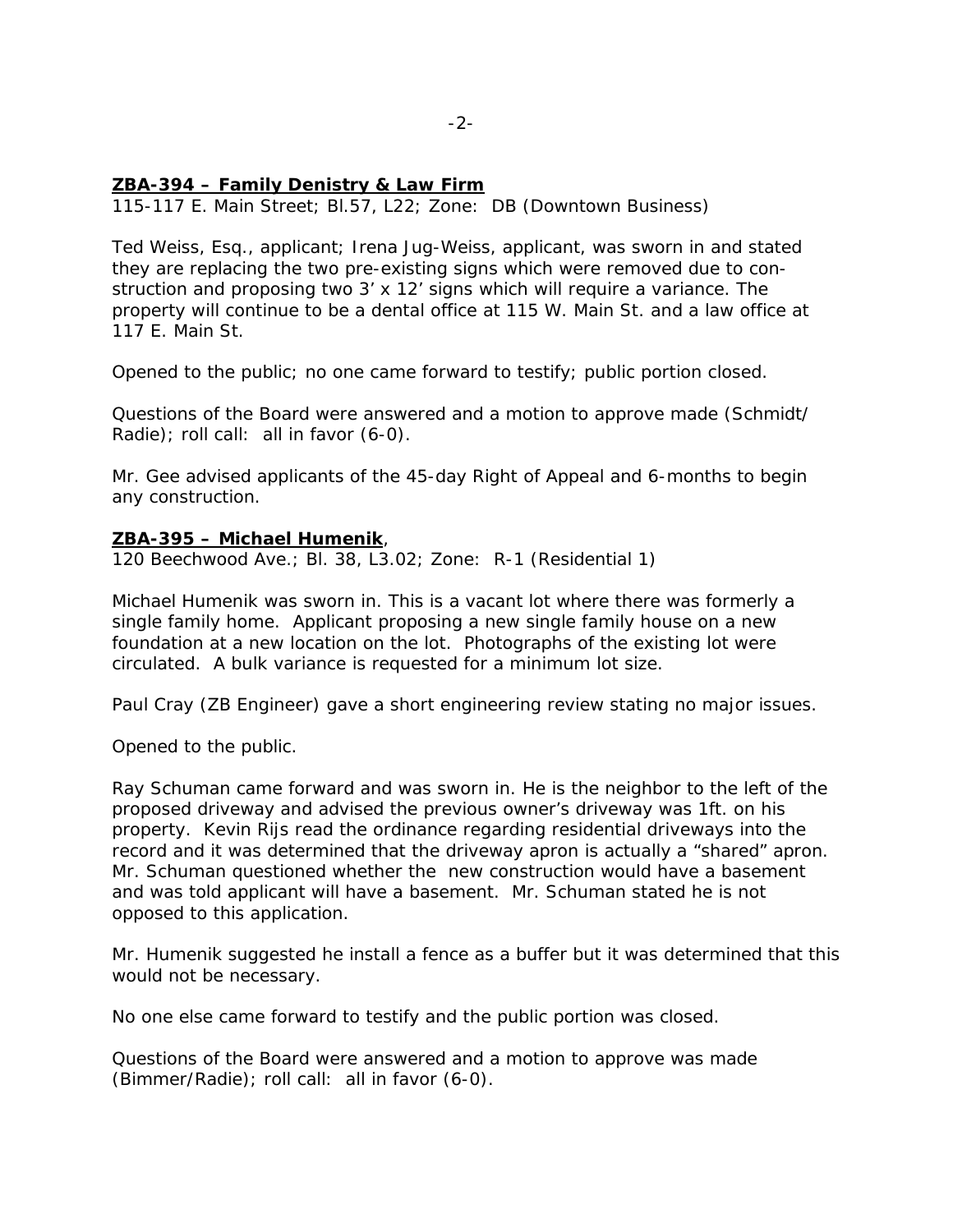Mr. Gee advised applicant of the 45-day Right of Appeal and construction must begin within 6 months.

#### **ZBA-396 – Mike Newman**

511 Alexander Avenue; Bl.142, L13; Zone: RA (Residence)

Mr. Gee recused himself as he resides within 200ft. of applicant. Mr. Bimmer (Vice President) then conducted the meeting.

Michael Newman was sworn in. He is seeking an addition to the existing detached garage. Variances are requested for size, setback and height. This is for personal use only to store and work on self owned classic cars and his son's competitive junior dragster. The additional 1ft. in height will permit the installation of a car lift, again, for personal use only.

Opened to the public; no one came forward; public portion closed.

Motion to approve application with variances was made (Schmidt/Zaradnick). Roll call: all in favor (5-0).

Mr. Bimmer advised applicant of the 45-day Right of Appeal and that construction must begin within six months.

Mr. Gee returned to conduct the meeting

**ZBA-392 – Apex Auto Leasing** , 538 Rt. 38 – This application for a Use Variance has been withdrawn 04/04/2016.

#### Resolutions

Mr. Kingsbury read the following Resolution into the record:

#### **ZBA-391 – Antonio Castanheira,** 538 Rt. 38 (Bl,173.02, L.9; Zone: PD

Motion to approve was made (Bimmer/Zaradnick). Roll call: approved by eligible voters: Bimmer, Radie, Santori, Zaradnick and Schmidt.

Miscellaneous:

#### LED Refresh Time

Mr. Gee has requested the Board to review LED Signage and refresh time, in order to recommend to Planning Board and Township Council that an ordinance be prepared for the Township of Maple Shade.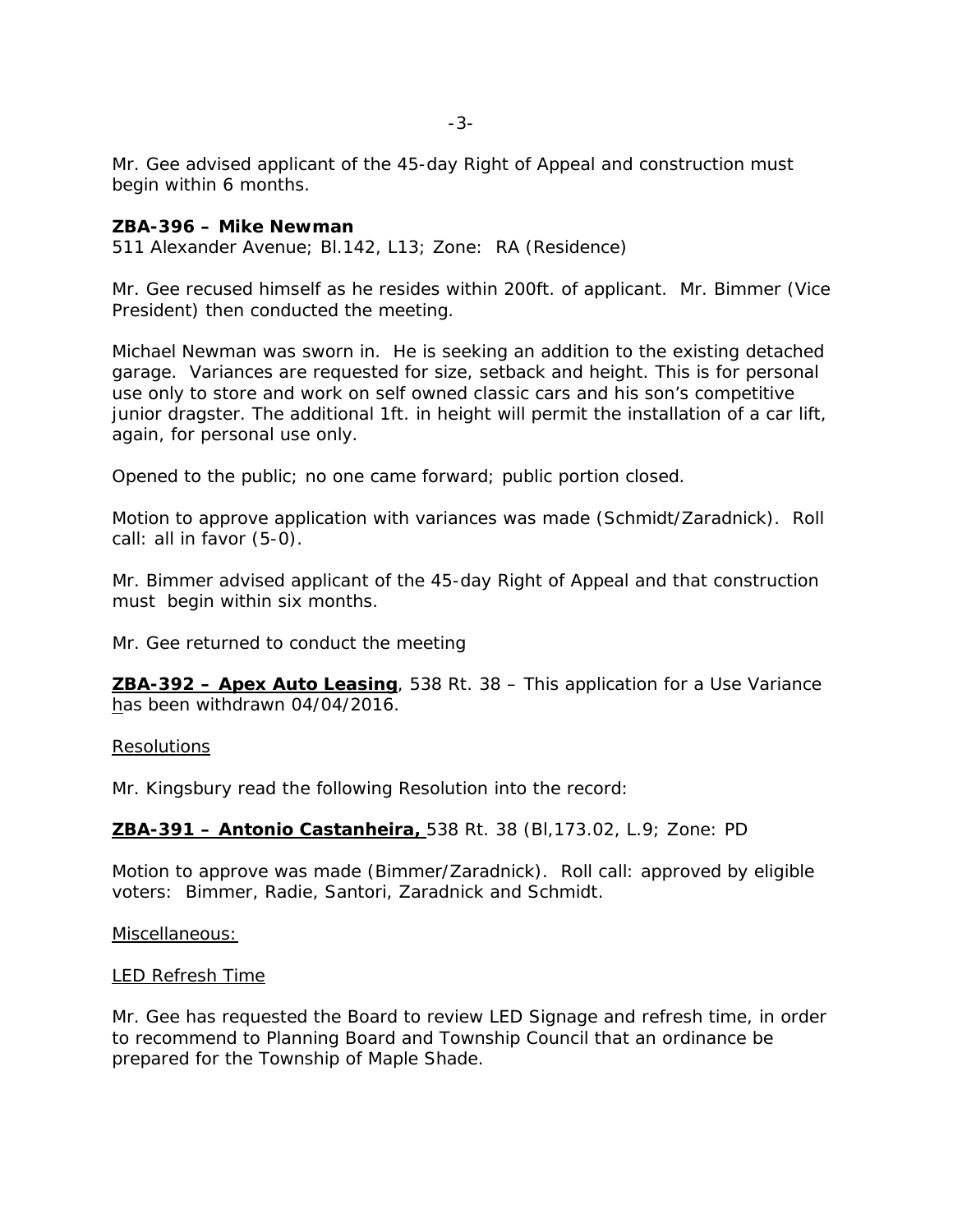Upon discussion it was the consensus of opinion that a 15-second refresh time would be acceptable. Upon discussion, a motion was made (Zaradnick/Schmidt) to have Mr. Kingsbury formulate a letter to the Planning Board and Township Council recommending that an ordinance be prepared regarding a 15-sec. refresh rate for electronic signs. Roll call: all voting in favor. Mr. Kingsbury will prepare the letter and submit same to this Board at the next meeting for its approval.

## Used Car Dealership Requirements

Mr. Gee stated that currently there is an ordinance "Car Dealership", however, it does not include requirements for a "Used Car Dealership".

Upon discussion, it was determined that a new ordinance should be prepared to include requirements for Used Car Dealerships. Motion made (Zaradnick/Schmidt) to request Mr. Kingsbury to prepare an ordinance to include requirements for Used Car Dealerships and recommend same to Planning Board and Township Council for their review and disposition. Roll call: all voting in favor.

Mr. Gee advised the Board that at the next meeting he would like to discuss an ordinance regarding application for a second shed.

## **Minutes**

Motion to approve March 9, 2016 Minutes (Bimmer/Gee); all voiced approval.

## Adjourn

Motion to adjourn (Bimmer/Zaradnick); all voiced approval.

# **THESE MINUTES ARE A BRIEF SUMMARY OF THE PROCEEDINGS AND SHOULD NOT BE TAKEN AS VEREATIM TESTIMONY.**

# **NEXT MEETING: MAY 11, 2016**

Respectfully submitted,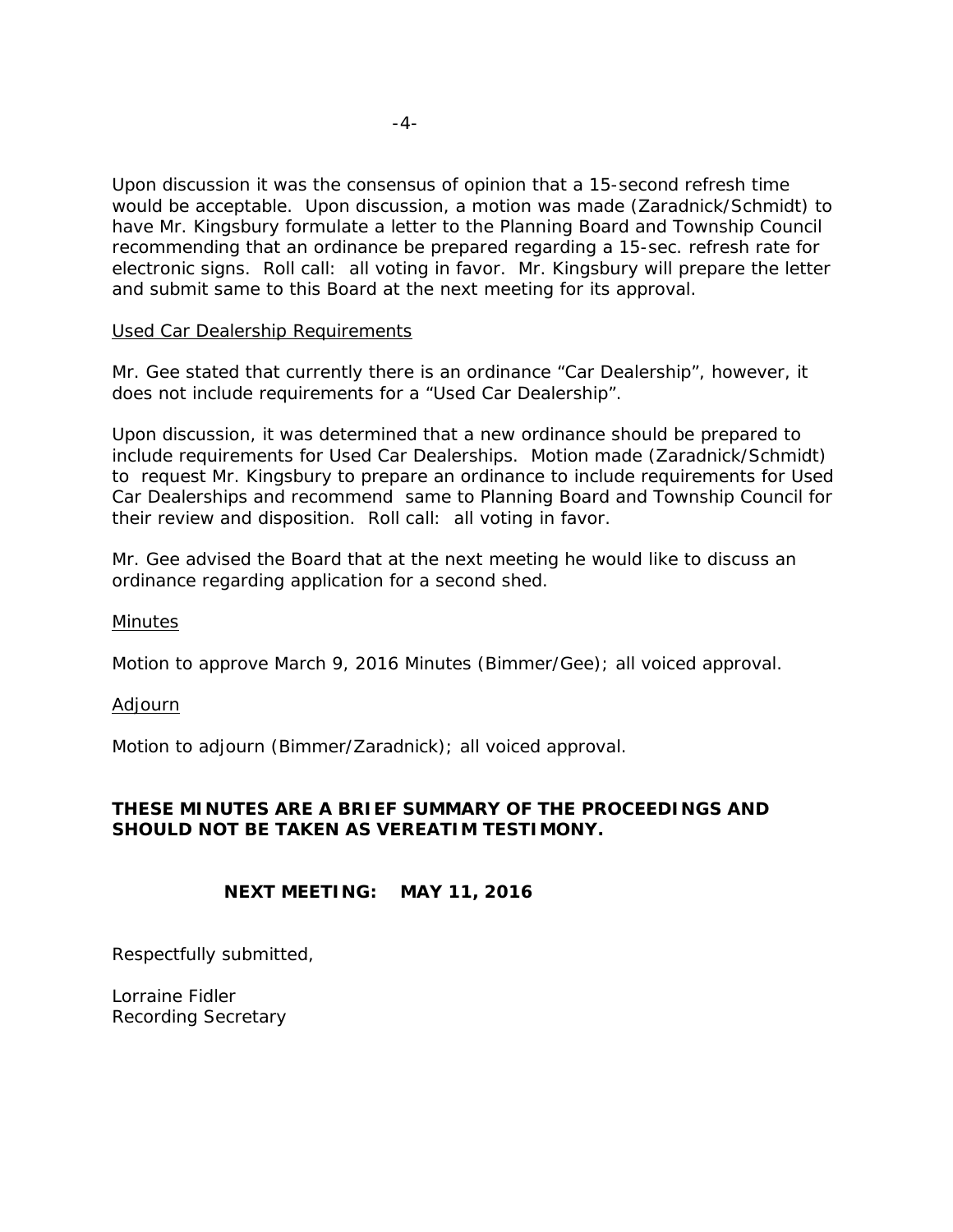# **MAPLE SHADE ZONING BOARD OF ADJUSTMENT May 11, 2016**

Meeting called to order at 7:30 p.m. by John Gee, Chairman.

**Pledge of Allegiance:** All rose to salute the flag.

**Open Public Meetings Act:** Public notice of this meeting has been advertised.

- **Roll Call:** John Gee, Chairman Michael Bimmer, Vice Chairman Angie Santori, Member John Zaradick, Member Joe McCauley, Member Steve Schmidt, Member Paula Mullen Alt., #1 Bill Reiss, Alt. #2
	- Absent: Karen Radie, Member

Paula Mullen, Alt. #1 will sit in for Karen Radie.

Also Present: Robert Kingsbury, Esq., ZB Solicitor Paul Cray, P.E., ZB Engineer Kevin Rijs, ZB Secretary & Director of Community Development

## **New Business**

**ZBA-397 – Guy Scott –** Use Variance

308A Collins Lane; Blk. 12, L.3.04; Zone: Residence 1 (R-1)

Guy Scott was sworn in

Melanie Levan, Esq., attorney for applicant, stated they are requesting to convert the existing dwelling from commercial/residential use to a two family residential dwelling. The front half is vacant and was formerly used as a deli. Mr. Scott lives in the back of the property and proposes to convert the former deli to a 2-bedroom, 1 bath rental apartment. Ms. Levan circulated photos of the front of the property (Ex. A). Applicant will need a variance in order to make the conversion. A photo of the rear parking area, driveway and garage was circulated (Ex.B). A photo of the front parking area was circulated (Ex.C).

Mr. Scott stated there are separate meters for water, sewer and electricity.

Paul Cray stated his engineering question had been answered; there is enough parking; it would be a less intense use than the previous use.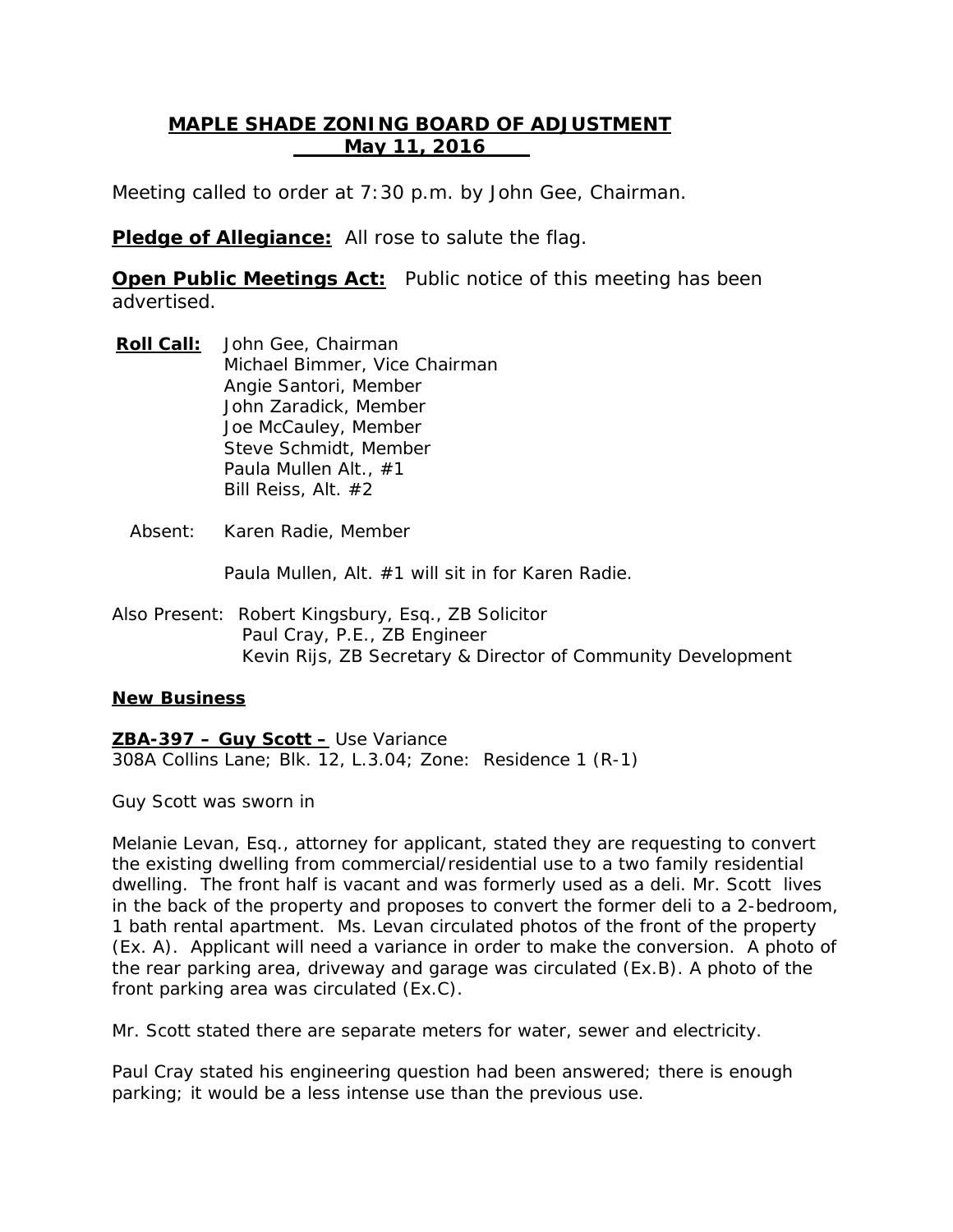Mr. Gee advised applicant that, if approved, property must always be owneroccupied; the footprint will not be changed and a Use Variance requires 5 out of 7 votes of approval.

Opened to the public; no one came forward to testify; public portion closed.

Motion to approve Use Variance (Santori/Bimmer), conditioned upon property being owner-occupied and no change in the footprint. Roll call: all in favor (7-0).

Applicant was advised of the 45-day Right of Appeal and any improvements must begin within six months.

**ZBA-398 - Joan Rose** – Variance for Carport to be attached to garage 408 Stiles Avenue, Bl. 75, L.4; Zone: R1 (Residential 1)

Joan Rose was sworn in and circulated photos showing the proposed carport; wants to add 3ft. to garage and would like the carport flush with back of garage.

Applicant answered questions of the Board.

Paul Cray stated he had no engineering concerns and no further questions.

Opened to the public; no one came forward to testify; public portion closed.

Motion to approve (Zaradnick/McCauley); roll call: all in favor (7-0).

Mr. Gee advised applicant of 45-day Right of Appeal and any approvals to begin within six months.

**ZBA-399 – Eric Scheid** – Use Variance for single family home & Landscaping 919 E. Main St.; Bl.82, L.9.01; Zone: DB (Downtown Business) Parking of Trucks and Contracting Equipment

Andrew and Eric Scheid sworn in; this is an existing single family house; the garage and area behind garage to be used for parking landscaping trucks and contracting equipment; they are requesting Site Plan Waiver; will replace stone around garage; and have 6 employees; they are not open to the general public.

Paul Cray questioned the number of vehicles to be parked on gravel in back of garage; fence will separate commercial area from residential area; lighting subject to engineering review.

Upon discussion it was determined that no more than 10 vehicles to be parked on the gravel and when gravel completed applicant will contact Kevin and/or Paul Cray's office for approval before a CO is given; house to be used as a single family residence only; garage it be used for equipment storage.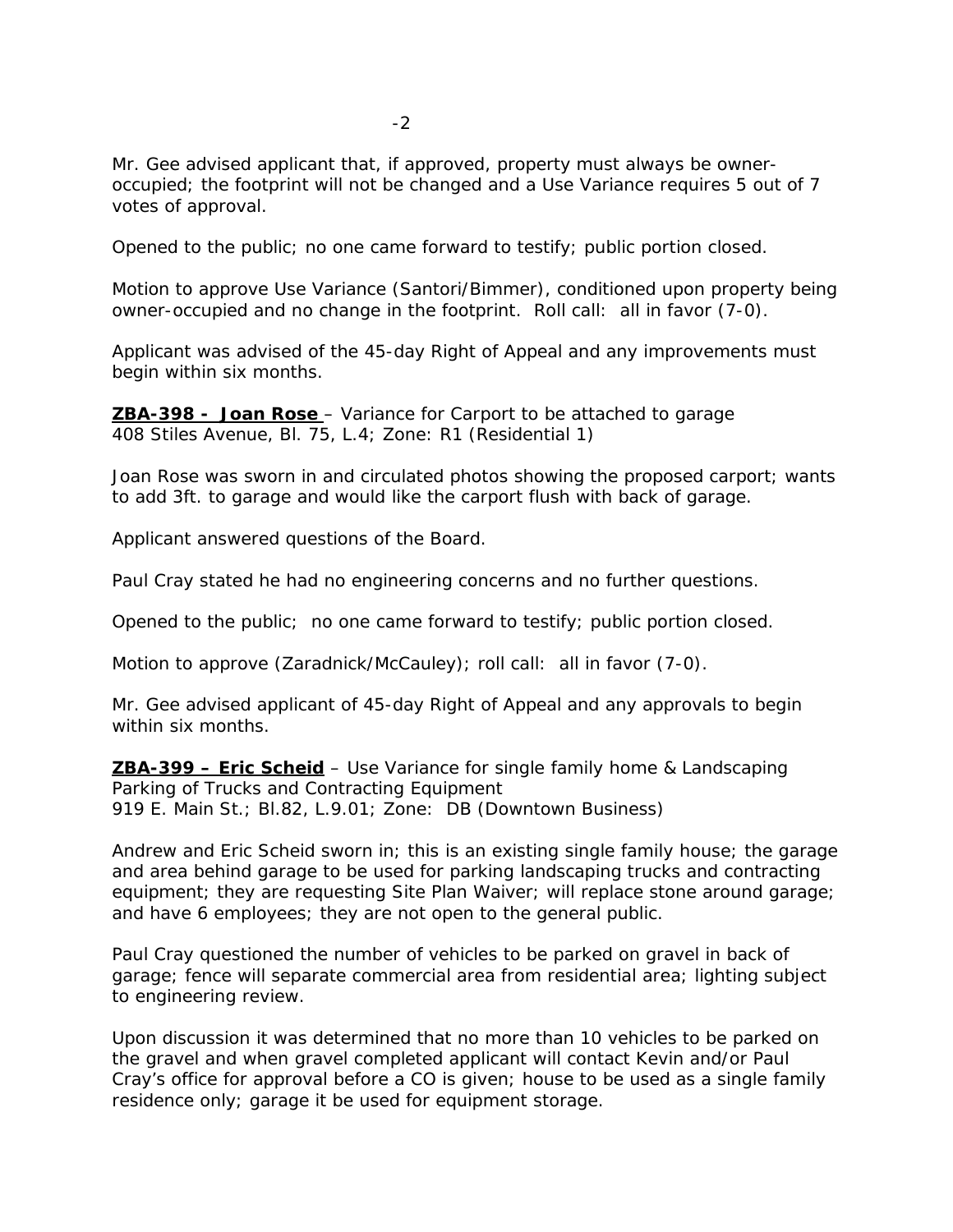Mr. McCauley suggested another fence be installed so there is no possibility any child could run in front of any vehicle being parked. Applicant agreed to install another fence (4 ft. high) for said safety purpose and stated no pesticides or gas wil be stored on property.

Opened to the public. No one came forward to testify; public portion was closed.

A motion to approve (Schmidt/Zaradnick), conditioned to a maximum of 10 vehicles to be stored on property; no pesticides or gas on property; house to be single family only; gravel to be approved after completion; roll call: all in favor (7-0).

Mr. Gee advised applicant of 45-day Right of Appeal and any approvals to begin within 6 months.

## **Correspondence**

At the request of the Board last month, Mr. Kingsbury drafted letters to the Township of Maple Shade recommending:

- A. LED Signs
	- 1. Adopting an LED Sign Ordinance stating refresh frequency of an LED sign should not be less than 15 seconds; and
	- 2. Signs be installed with a light monitor producing a lower level of foot candles illumination at night (based on recommendation of the Township Engineer.

A motion was made (Schmidt/Bimmer) to forward the Recommendation Letter to Council and Planning Board; Roll call: all in favor (7-0).

- B. Used Car Sites
	- 1. A list of recommendations was attached to the letter which recommended they be incorporated into the Site Plan Ordinance governing Used Car Dealerships.

A motion was made (Bimmer/McCauley) to forward the Recommendation Letter to Council and Planning Board; Roll call: all in favor (7-0).

## **Resolutions**

Mr. Kingsbury read the following Resolution into the record:

**ZBA-394 – Family Denistry & Law Firm – Irene Jug Weiss & Theodore**

115-117 E. Main Street; Bl.57, L22; Zone: DB (Downtown Business)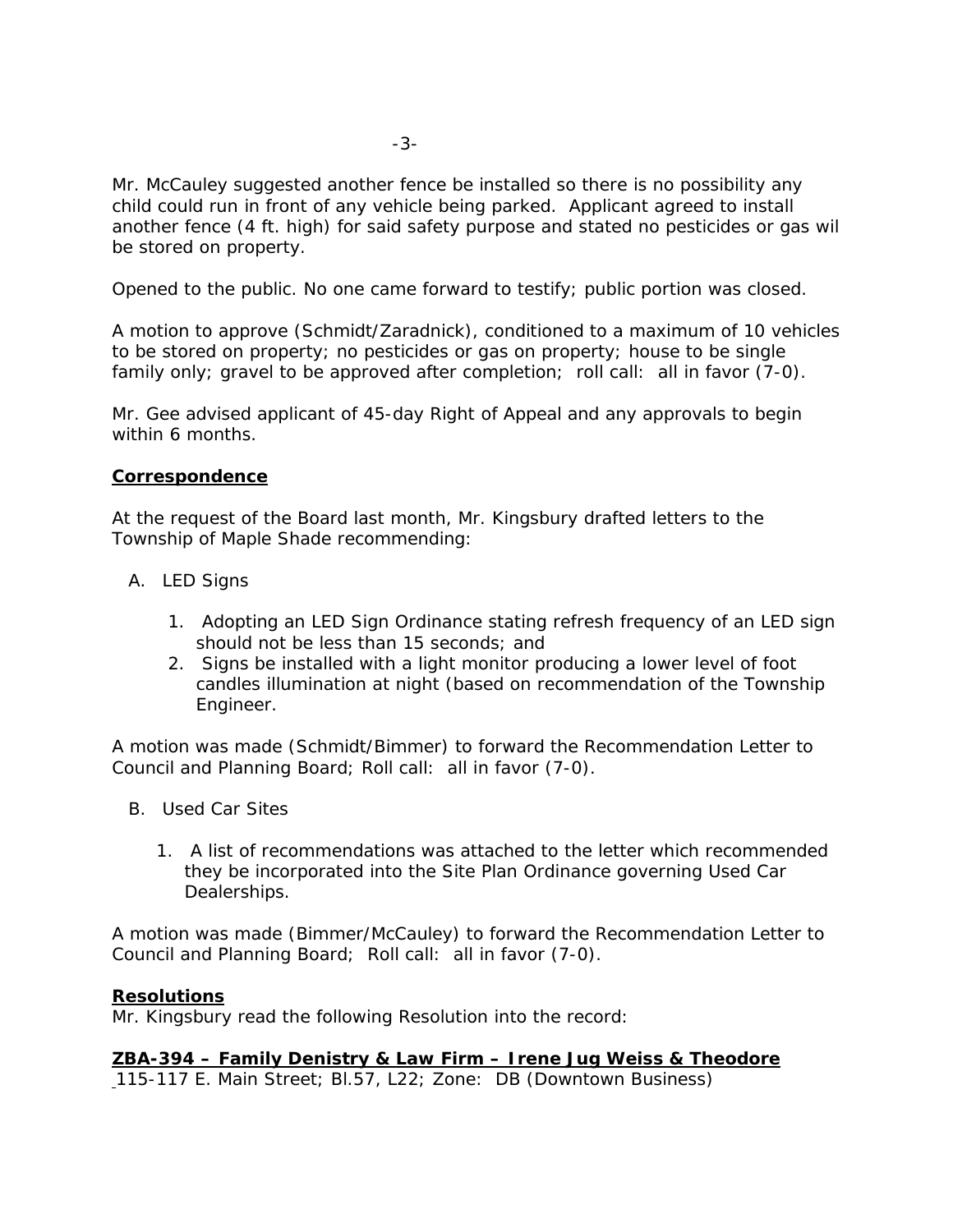Motion to adopt (Schmidt/Santori); Roll call: Bimmer, Santori, Zaradnick, Schmidt and Gee.

**ZBA-393 - Peter F. Rausch** 512 Greenwood Avenue, Bl. 34, L2.03; Zone: R1 (Residential 1)

Motion to adopt (Bimmer/Zaradnick); Roll call: Bimmer, Santori, Zaradnick, Schmidt and Gee.

## **ZBA-395 – Michael Humenik** ,

120 Beechwood Ave.; Bl. 38, L3.02; Zone: R-1 (Residential 1)

Motion to adopt (Schmidt/Zaradnick); Roll call: Bimmer, Santori, Zaradnick, Schmidt and Gee.

**SPZ-300 – Holman Automotive Group/Ford Lincoln Dealership**

Route 38; Blk.189, L1; Zone: BD (Business Development

Motion to adopt (Bimmer/Schmidt); Roll Call: Bimmer, Santori, Zaradnick, Schmidt and Gee.

#### **ZBA-396 – Mike Newman**

511 Alexander Avenue; Bl.142, L.13; Zone: RA (Residencial)

Motion to adopt (Zaradnick/Schmidt); Roll call: Bimmer, Santori, Zaradnick and Schmidt.

## **Minutes**

Motion to approve March 9, 2016 Minutes (Bimmer/Gee); all voiced approval.

## **Adjourn**

Motion to adjourn (Bimmer/Zaradnick); all voiced approval.

# **THESE MINUTES ARE A BRIEF SUMMARY OF THE PROCEEDINGS AND SHOULD NOT BE TAKEN AS VEREATIM TESTIMONY.**

## **NEXT MEETING: JUNE 8, 2016**

Respectfully submitted,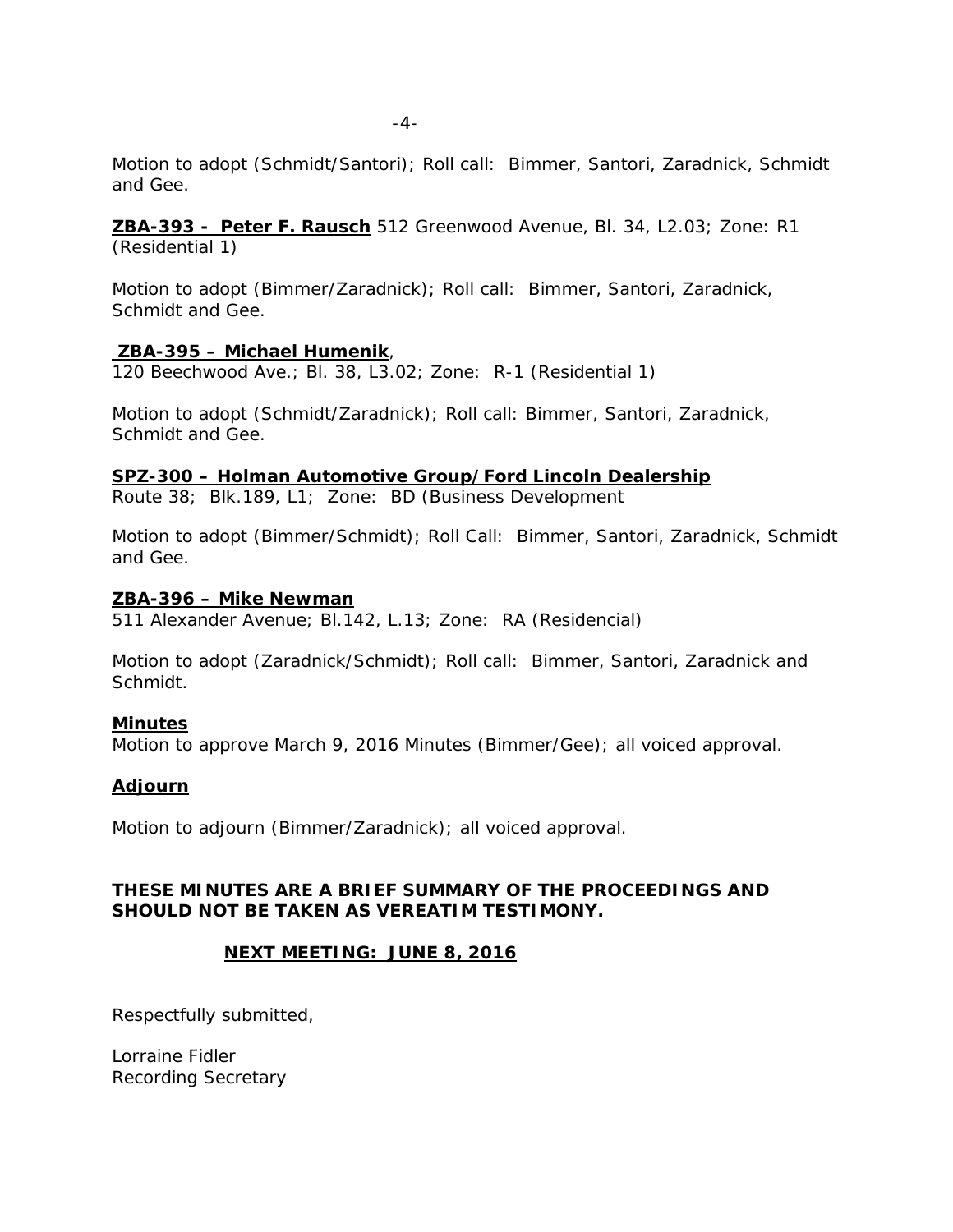# **MAPLE SHADE ZONING BOARD OF ADJUSTMENT JUNE 8, 2016\_\_\_**

Meeting called to order by John Gee, Chairman at 7:30 pm.

Pledge of Allegiance: All stood to salute the flag.

Open Public Meetings Act: Public notice of meeting has been advertised.

- Roll Call: Mike Bimmer, Vice Chairman John Gee, Chairman Angie Santori, Member Steve Schmidt, Member
	- Absent: Joe McCauley, Member Karen Radie, Member John Zaradnick, Member Paula Mullen, Alt. #1 Bill Reiss, Alt. #2
- Also Present: Robert Kingsbury, Esq., ZB Solicitor Paul Cray, P.E., ZB Engineer Kevin Rijs, ZB Secretary & Director of Community Development

New Business:

**ZBA-400 – STEVE SCHAEFFER** – Proposed Private Garage w/variance 552 S. Forklanding Road Block 145, Lot 2 & 2.01; Zoned: RA Residential

Mr. Schaeffer was sworn in for the record by Bob Kingsbury, Solicitor and advised that since his home has no attic or basement, he is proposing a private garage 60 x 40 x 16 for storage of personal items only, i.e. a motor home, motorcycles, ATV's, boat, kids' power wheels, golf cart, etc. He intends to purchase an SUV which would require a 16' high garage. A package including, among other things, a survey and photographs was before the Board members.

Applicant stated proposed garage would be located in the rear left corner of his property; 2 trees in that area will be removed; he proposes a 6' fence near rear property line and will plant arborvitae. Applicant stated no business will be conducted on the site.

Mr. Gee advised that since applicant did not appear before Site Plan Review many questions will be asked of him and he will require affirmative votes of any approval from 3 out of the 4 members present.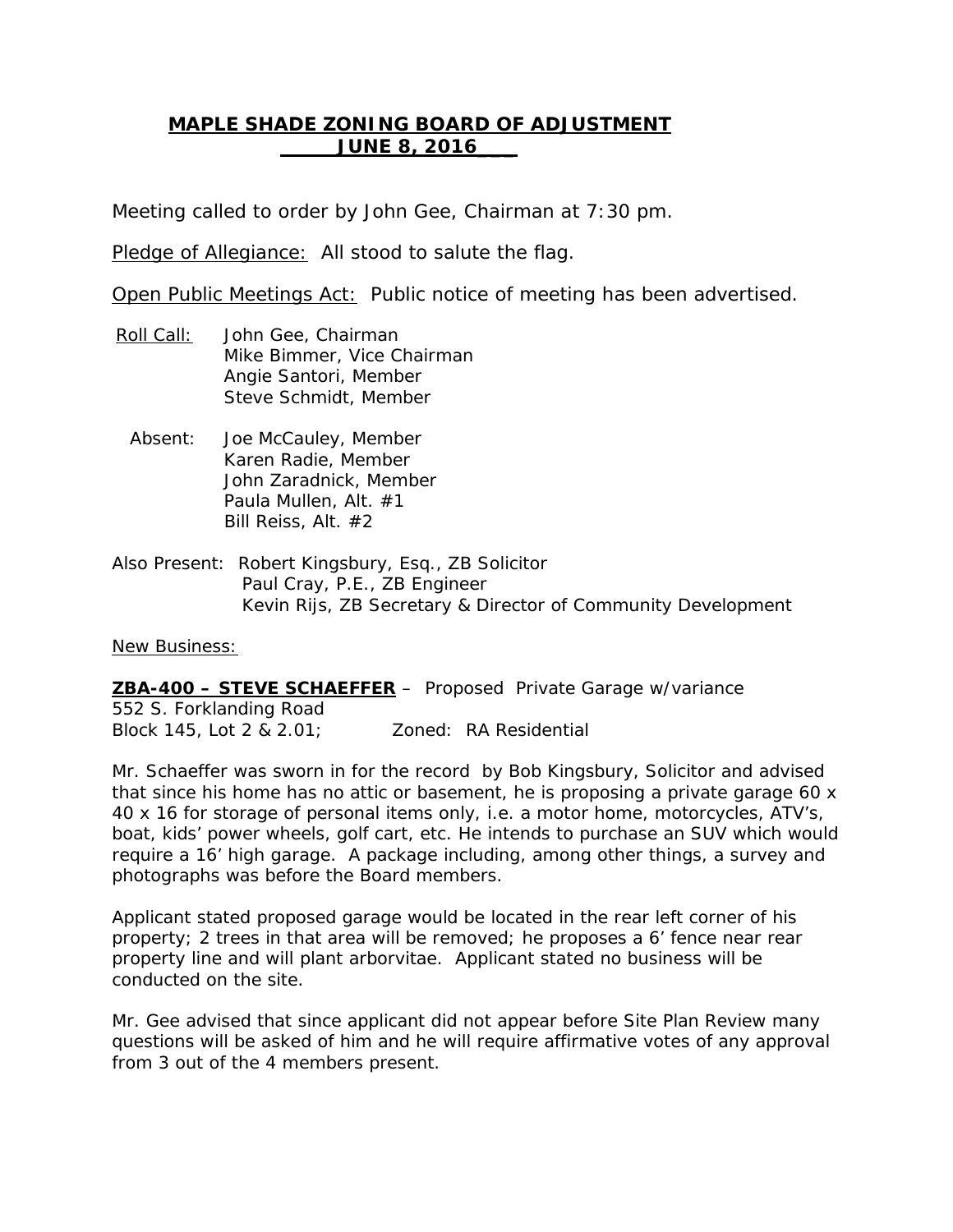Upon discussion, applicant stated he would be willing to extend the 6 ft. fence around the property with arborvitae. Mr. Gee stated the proposed garage is very large and would not want it to look like a commercial building; especially the solid side wall. Applicant will work with builder to keep the appearance of the garage as residential.

Our engineer, Paul Cray, suggested a condition should be the garage will have gutters at each corner and a grading plan be submitted for approval and applicant's engineer spread shrubs to direct water flow to the driveway.

Matter opened to the public:

Justin Bennett, 555 Cutler Avenue was sworn in. He lives behind applicant; he would rather see a building rather than an RV parked outside; he is in favor of the application.

John Leahy, sworn in. He is a neighbor on the left of applicant's property and is in favor of the application.

Heather Talarico 553 Cutler Ave. was sworn in and concerned about the water flow; and upon discussion advised she had no problems with the application.

Burt Stamper, 587 S. Forklanding Rd. was sworn in and said he was outside the 200 ft. notification requirement but he had no problem with the application.

Public portion closed.

Motion made and seconded (Bimmer/Santori) to approve the size of the building, along with aesthetic comments, removal of two trees and 6ft. fence around property with arborvitae and an engineering grading plan showing water drainage. Roll call: all in favor.

Mr. Gee advised applicant of the 45-day Right of Appeal and that construction must begin within six months.

**SPZ-301- Eric Scheid** – Variance and Site Plan approval 919 E. Main Street; Blk. 82, L.9.01; Zoned: DB

This application has requested a continuance. Motion made and seconded (Schmidt/Santori) to continue to the July 13, 2016 ZB Meeting. All in favor.

## Resolutions

Mr. Kingsbury read the following Resolutions into the record: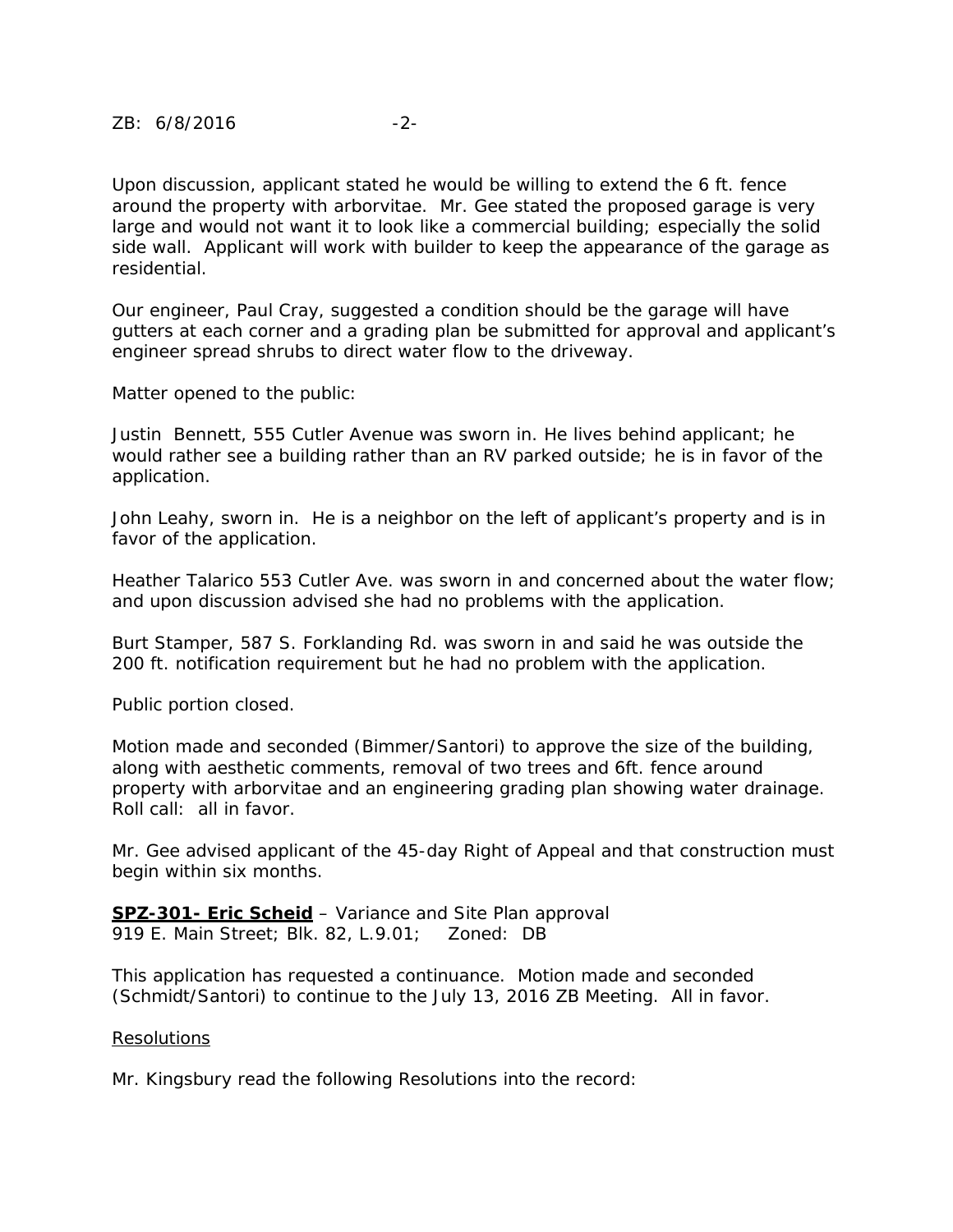#### $ZB - 6/8/2016$  -3-

## **ZBA-397 – Guy Scott**  - Use Variance Granted

308A Collins Lane; B.12, L.3.04; Zone: R-1 Motion to approve made (Bimmer/Santori). Roll call: approved by eligible voters: Bimmer, Santori and Gee.

## **ZBA-398 – Joan Rose**  - Carport Variance

408 Stiles Ave.; Bl.75, L.4; Zone: R-1 Motion to approve made (Santori/Bimmer). Roll call: approved by eligible voters.

# **ZBA-399 – Eric Scheid** – Use Variance

919 E. Main St.; Bl.82,L.9.01; Zone:Z DB Motion to approve (Bimmer/Santori). Roll call: approved by eligible voters.

#### Old Business

Discussion regarding second garden shed on residential lots: Motion made (Schmidt/Bimmer) to permit a second shed with the same prior requirements of old ordinance. Roll call: all in favor.

#### Minutes

Motion to approve May 11, 2016 Minutes (Gee/Schmidt), all in favor.

#### Once Around:

Santori: Comments regarding the Statue of Liberty. Kingsbury: Good book by Bobby Rydell: Teen Idol on the Rocks Kevin: Received call: Are number of sheds decided by size of lot? Letter of our recommendation to be send to Council and Planning Board.

Motion to adjourn (Gee/Schmidt); all voiced approval. Adjourn

# **THESE MINUTES ARE A BRIEF SUMMARY OF THE PROCEEDINGS AND SHOULD NOT BE TAKEN AS VERBATIM TESTIMONY.**

## **NEXT MEETING: JULY 13, 2016**

Respectfully submitted,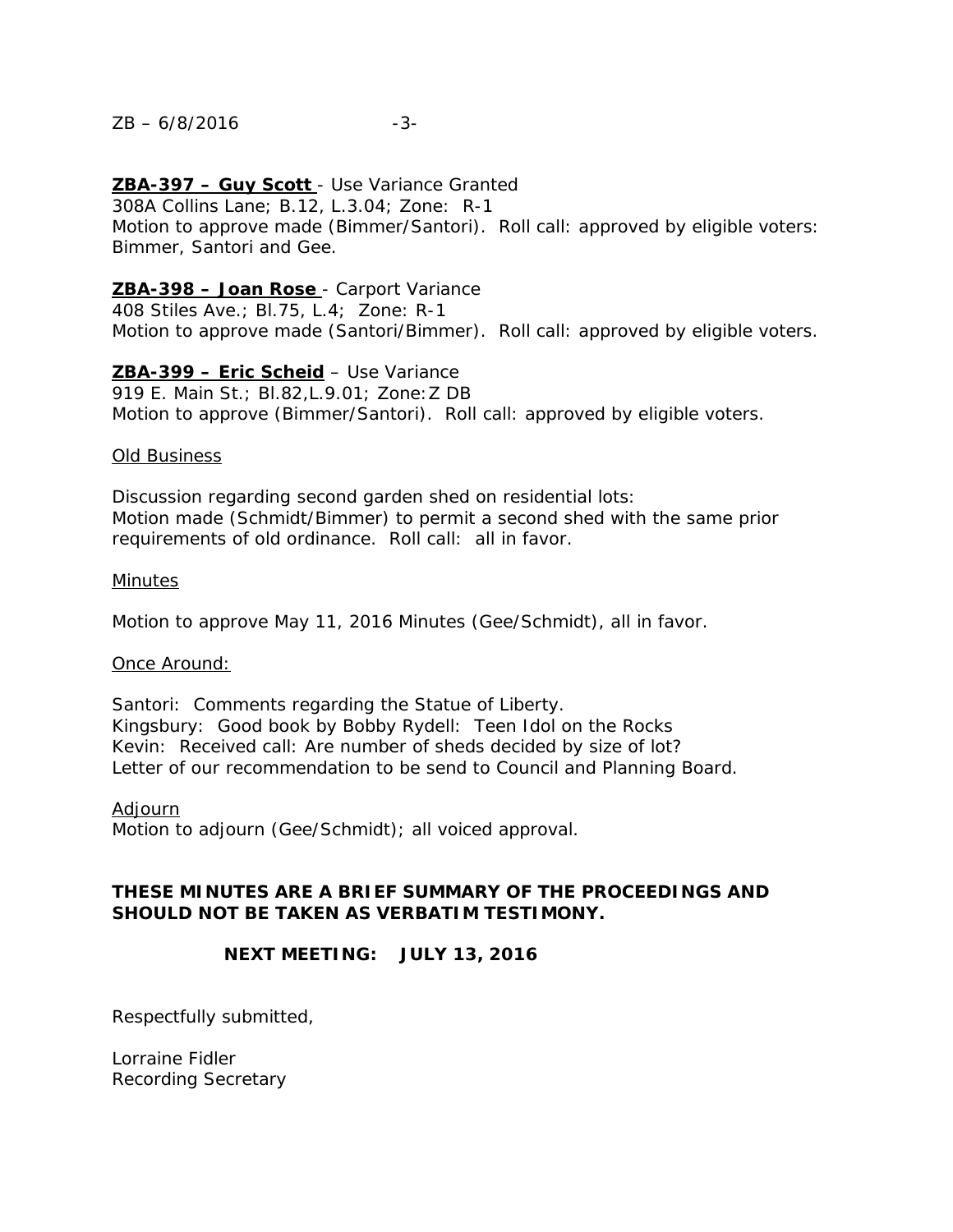# **MAPLE SHADE ZONING BOARD OF ADJUSTMENT JULY 13, 2016\_\_\_**

Meeting called to order by John Gee, Chairman at 7:30 pm.

Pledge of Allegiance: All stood to salute the flag.

Mr. Gee requested we remain standing to honor the 5 police officers slain in Dallas.

Open Public Meetings Act: Public notice of meeting has been advertised.

- Roll Call: Angie Santori, Member John Gee, Chairman Steve Schmidt, Member Joe McCauley, Member Karen Radie, Member John Zaradnick, Member Paula Mullen, Alt. #1 Bill Reiss, Alt. #2
- Absent: Mike Bimmer, Vice Chairman
- Also Present: Gary Woodend, Esq., ZB Solicitor in the absence of Bob Kingsbury. Paul Cray, P.E., ZB Engineer Kevin Rijs, ZB Secretary & Director of Community Development

## **New Business:**

**Eric Scheid** – SPZ-301- Site Plan Approval 919 E. Main St.; Bl.82, L.9.01; Zone: DB

Harold Lichtman, Architect, Eric and Andrew Scheid were sworn in by Mr. Woodend. Mr. Lichtman stated a revised plan with more detail and notes was submitted to our engineer, Paul Cray and applicant agrees to comply to Mr. Cray's engineering letter with the exception regarding lighting. He stated the security light on the house and the one on the corner of the garage have been replaced.

Paul Cray's engineering letter of July 8, 2016 states applicant seeks to maintain existing dwelling for single family use and store his landscape business equipment on-site; gravel parking, fence and lighting are proposed. Mr. Cray suggested a shield be placed on the spot light and applicant agreed to comply. A 4 ft. fence with wire mesh is proposed along the drive and a 6 ft. fence is proposed in three areas in rear yard. Fencing will be in front of garage and sidewalk leading to the house and commercial equipment will be behind the fence. Employee parking will be in another area

Applicant stated no trees will be removed.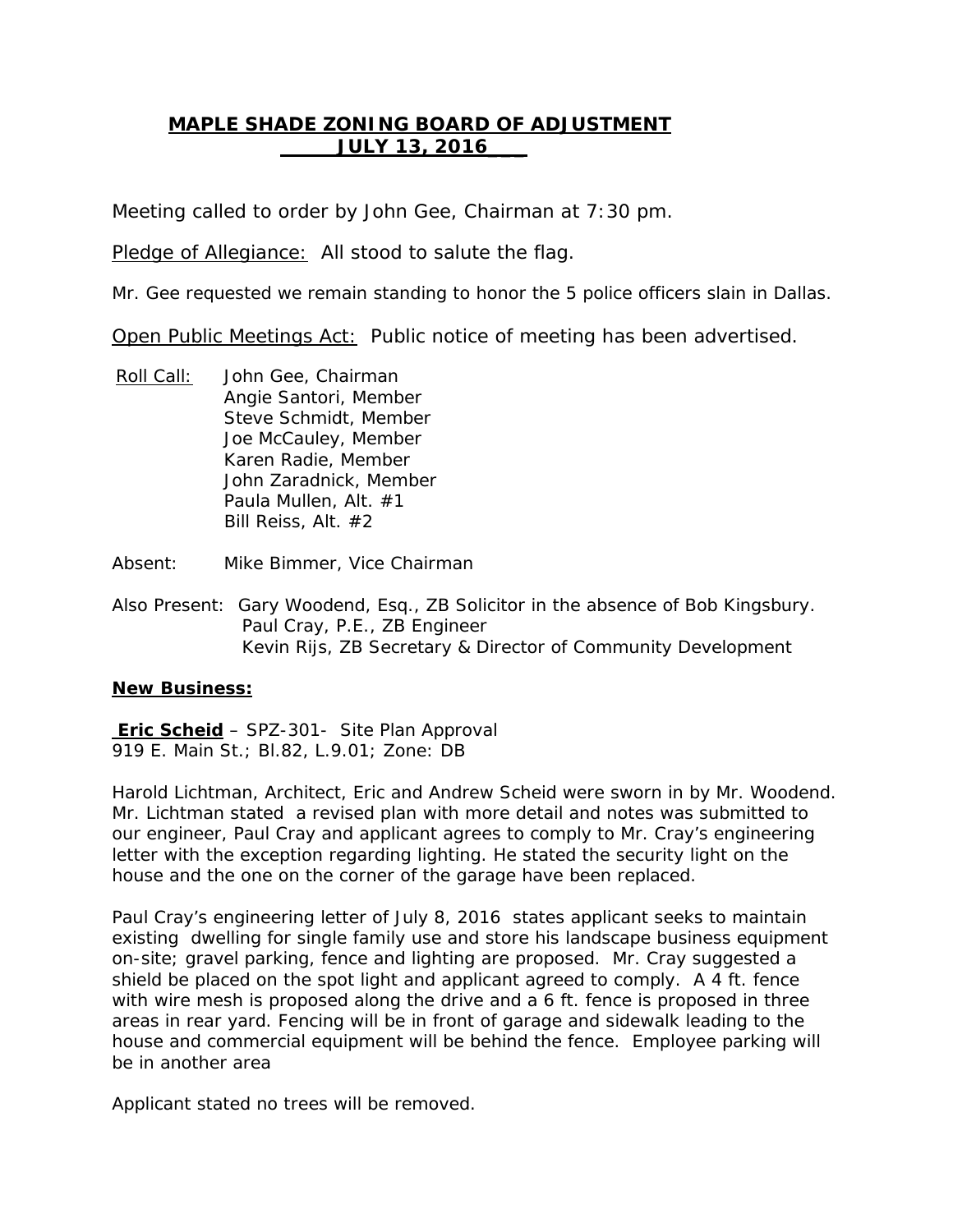Page 2. ZB Minutes 7/13/16

Opened to the public; no one came forward; public portion closed.

Mr. Lichtman will work together with Paul Cray.

Motion to approve, subject to applicant's discussions with Mr. Cray (Radie/Santori); roll call: all in favor 7-0.

**Andrew & Debra Simonsick** – ZBA-401 – Use Variance 457 Euclid Avenue; Bl. 22, L.13; Zone: Residential (R-1)

Applicants were sworn in by Mr. Woodend. Site has been used as residential with a plumbing company storage. Mr. Simonsick is proposing to renovate the 1-bedroom house for rental use and storage of construction equipment of A&S Drywall & Construction Co. which equipment will mainly consist of scaffolding; he will repair the garages and clean up the property; house is completely fenced in. His operation is mainly run at the job site; operates Mon.-Fri. 7 am-7 pm; no vehicles will be stored outside; will not be used as a business but for storage only; this is not a retail business; no business will be conducted at this site. He has requested the previous company, Earle Plumbing, to remove all vehicles and equipment from the site by end of July.

Mr. Cray stated it is his engineering opinion that this application will be less intense than the previous use.

Matter opened to the public:

Valerie Topf, 435 Euclid Ave. questioned whether a traffic problem would be created and would the trailer be removed. Ans. No traffic problem; applicant will not sublet and trailer will be removed.

John Sullivan, 478 Overbrook Ave. wants lighting to shine down; applicant will comply.

Public portion closed.

Motion to approve application (Santori/Zaradnick); roll call: all in favor.

Applicant was advised he would have to return for SP Waiver or approval, if he intended to fence the entire property.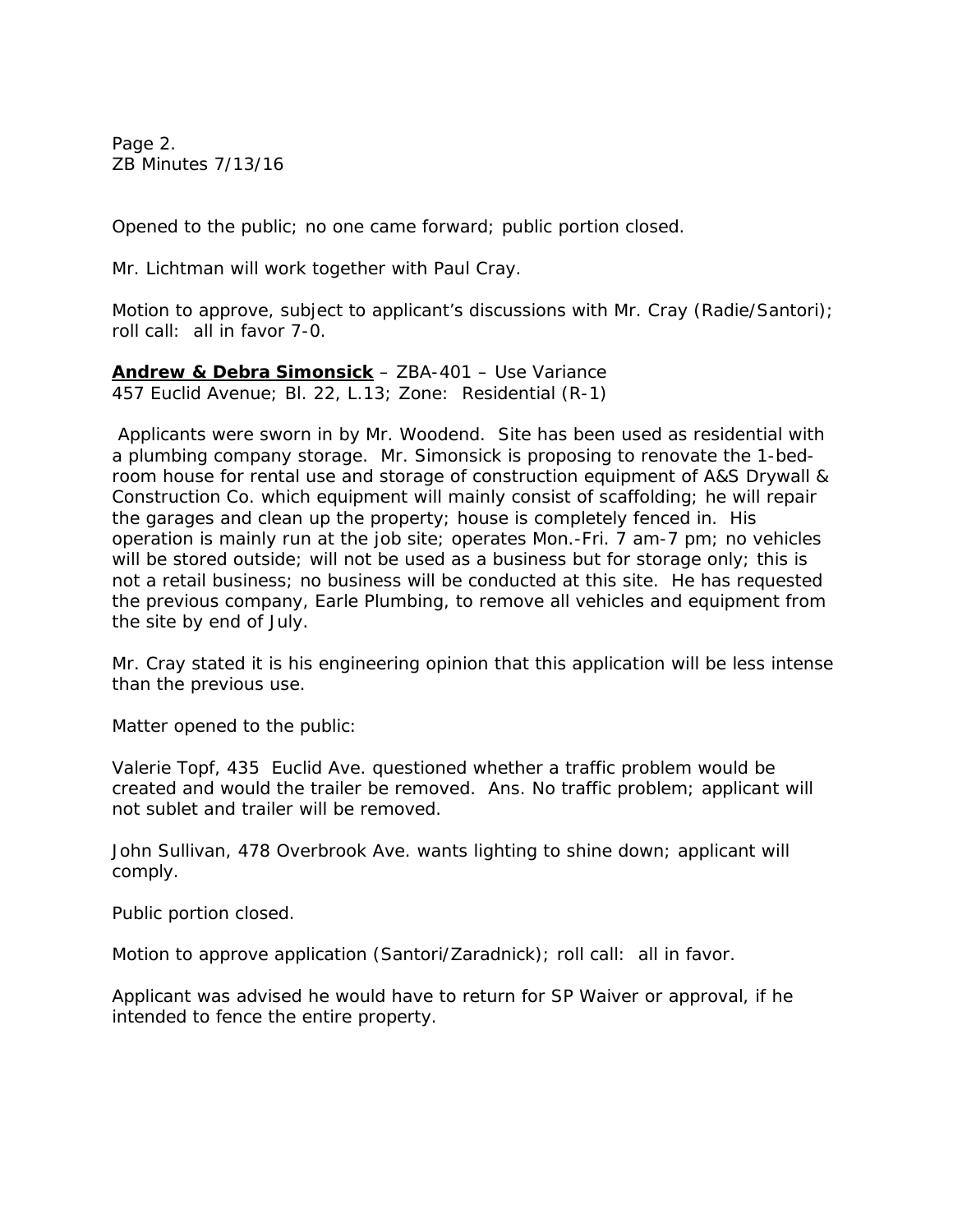Page 3 ZB Minutes 7/13/16

**Fiat of Maple Shade** – ZBA-402 – Use Variance and SP Waiver 587 Rt. 38 W.; Bl. 189, L. 3.01; Zone: Business Development (BD)

Alan P. Fox, Esq., attorney for applicant. Mark Shourds, P.E. James McAllen and Patrick Hearn were sworn in by Mr. Woodend. During the presentation the following exhibits were circulated: A-1- aerial photo of site; A-2- photo of similar proposed paint spray booth; A-3- site plan.

Mr. Hearn was accepted as an expert and explained the paintspray procedure; feels the application conforms to all requirements; there would be no additional impact on the neighborhood; the noise is at a low decimal level; one employee may be added; hours are M-F; proper ventilation has been installed; 9 - 6 pm and no variances are required.

Paul Cray reviewed his engineering letter of July 5, 2016.

Opened to the public; no one came forward; public portion closed.

Motion to approve Use Variance, subject to our engineer's approvals and the exhitits (Zaradnick/McCauely). Roll call: all in favor (7-0)

Motion to approve Site Plan Waiver (Radie/Mullen). Roll call: all in favor (7-0).

Applicant confirmed that unloading of vehicles would be done on the lot.

**Patricia & Joseph McCotter** – ZBA-403 – Variance

210 W. Mill Road; Bl. 142/1; Zone: Residence (RA)

Patricia McCotter was sworn in by Mr. Woodend. Mrs. McCotter stated they are proposing to build a detached garage for a classic car and personal vehicle storage; exhibits were included to show a hand written plan, photos of the car and fencing of the area; applicant requesting variances to increase the size to 30x32x12 and allow a rear setback of 6ft. to give more lawn area between the house and the garage; the garage will have electricity; no one will live there.

Opened to the public; no one came forward; public portion closed.

Paul Cray stated variances needed for rear and sideyard setbacks.

Motion to approve variances (Schmidt/Zaradnick). Roll call: all in favor (7-0).

Mr. Gee advised applicant of the 45-day Right of Appeal and construction to begin within 6 months.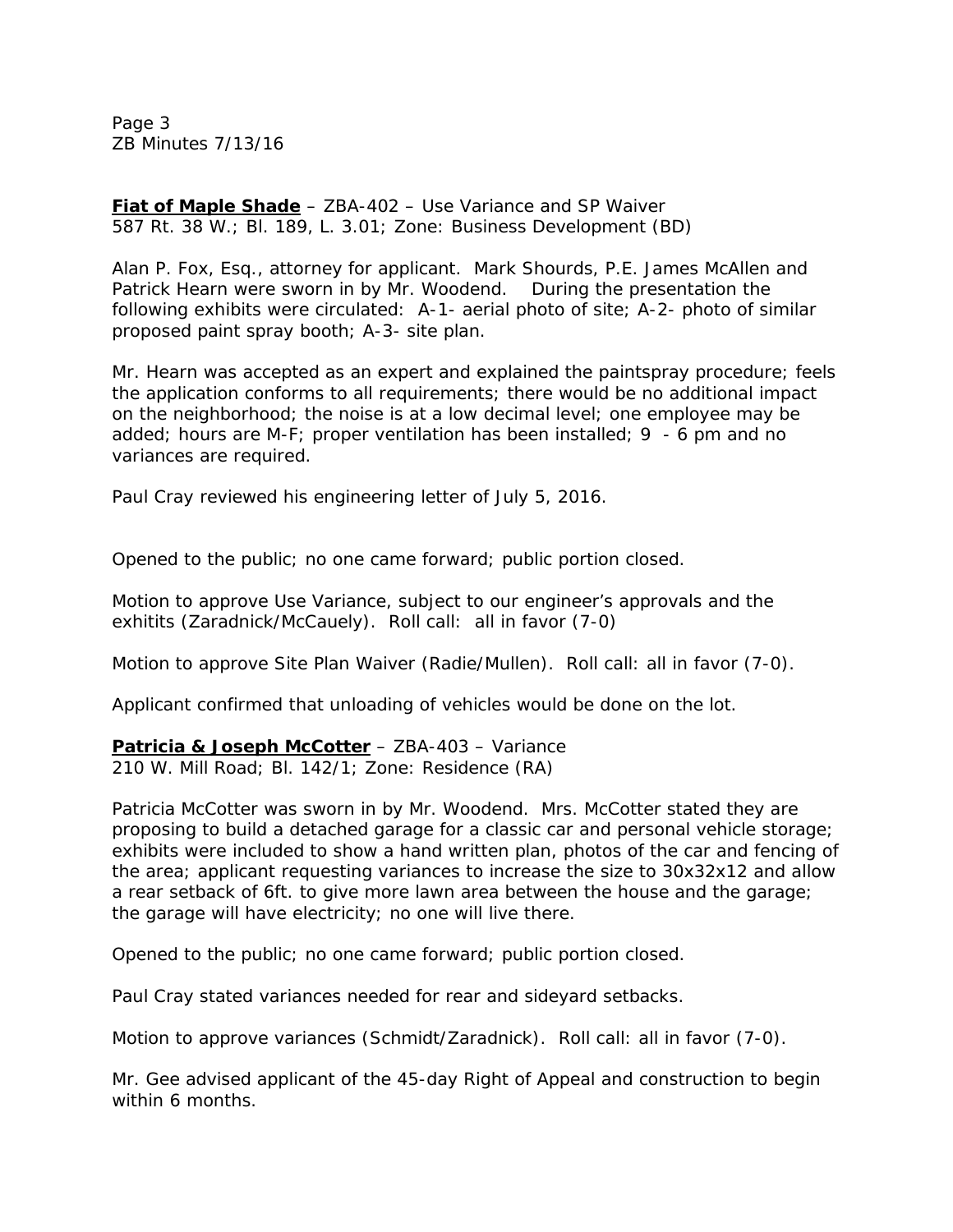Page 4 ZB 7/13/16

# **Little Sport of Souther NJ** – ZBA-404 – Use Variance

120-124 E. Kings Highway, Suite 303; Bl. 189/4.01; Zone: Business Development

James Manahan, Esq., attorney for applicant. Patricia Davis for Little Sport and Paul Kelly of U-Haul were sworn in by Mr. Woodend. Applicant is moving from Kings Highway Commercial Center to 120-124 E. Kings Highway, Unit 403 (owned by U-Haul).

Patricia Davis stated the operation is a creative learning and play center offering sport classes, preschool classes, summer camps, birthday parties, open play and adult group fitness classes; hours: 9-5 pm Mon, Tues. Fri. (one Fri. a month till 9 pm); 9-7 pm Wed., Thurs.; Sat. & Sun. dependent upon birthday party bookings (the earliest 8:30 am and the latest 7:30 pm; require 5 employee parking spots and approx. 20 for customers (busiest hours Mon.-Fri. 9:30 am to 12:30 pm and Sat. & Sun. when parties are booked. Ex. A-1 Plan showing Bldgs. 120, 122 & 124.

Opened to the public; no one came forward; public portion closed.

Paul Cray stated site is approx. 5,720 sf. Requested Paul Kelly submit a Parking Schedule.

Motion to approve Use Varience (Schmidt/Zaradnick) subject to receiving Parking Schedule. Roll call: all in favor (7-0).

## **Resolutions:**

Mr. Woodend read the following Resolutions into the record:

**ZBA-400 – STEVE SCHAEFFER** – Proposed Private Garage w/variance 552 S. Forklanding Road; Bl. 145, L.2 & 2.01; Zoned: RA Residential

Motion to adopt (Santori/Gee). Roll call: all in favor.

#### **Minutes:**

Motion to approve June 8, 2016 Minutes (Schmidt/Zaradnick), all in favor.

#### **Once Around:**

Have a safe summer.

#### **Adjourn:**

Motion to adjourn (McCauley/Santori); all voiced approval. Adjourned 10:25 pm.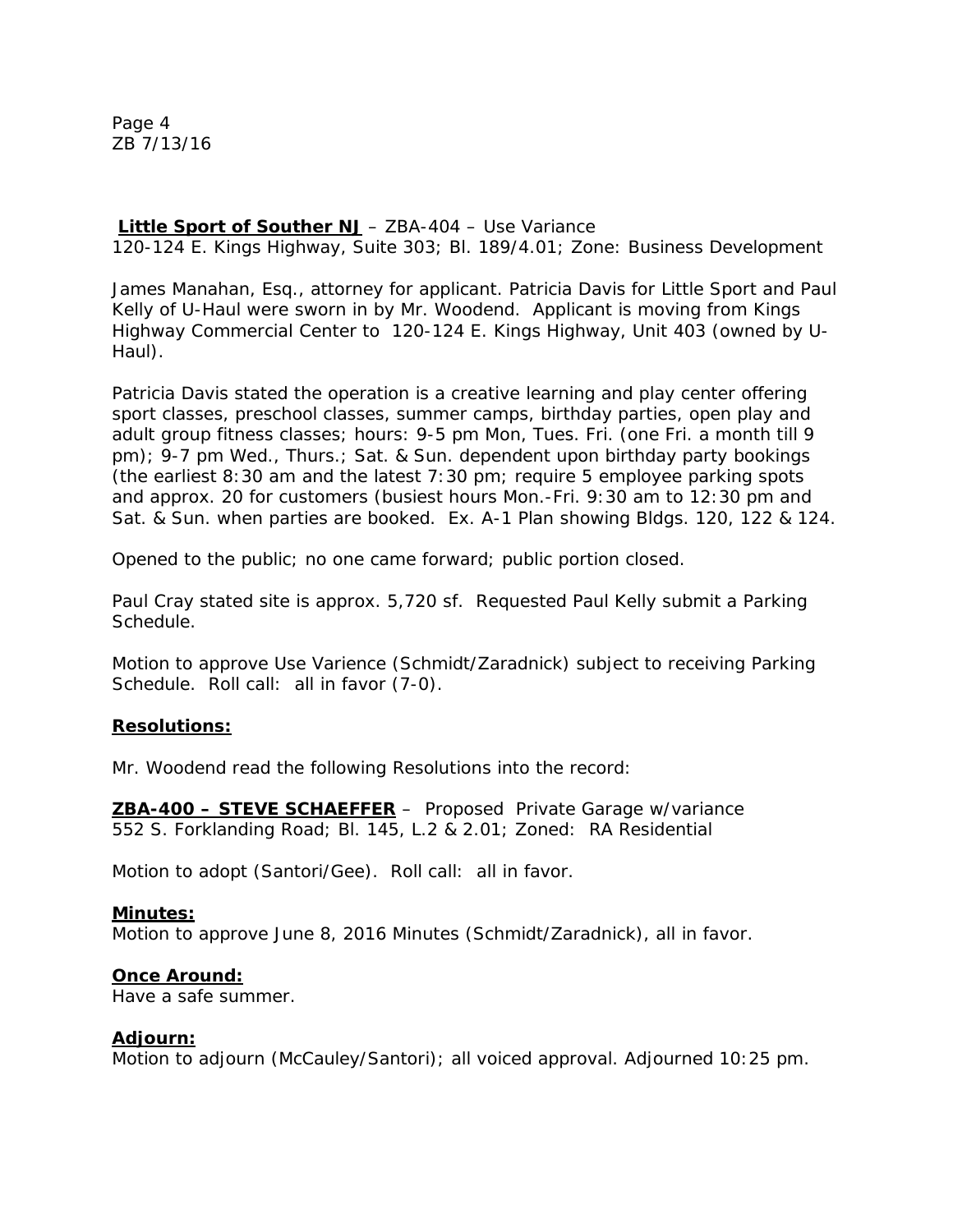**Page 5 ZB Minutes 7/13/16**

## **THESE MINUTES ARE A BRIEF SUMMARY OF THE PROCEEDINGS AND SHOULD NOT BE TAKEN AS VERBATIM TESTIMONY.**

# **NEXT MEETING: AUGUST 10, 2016**

Respectfully submitted,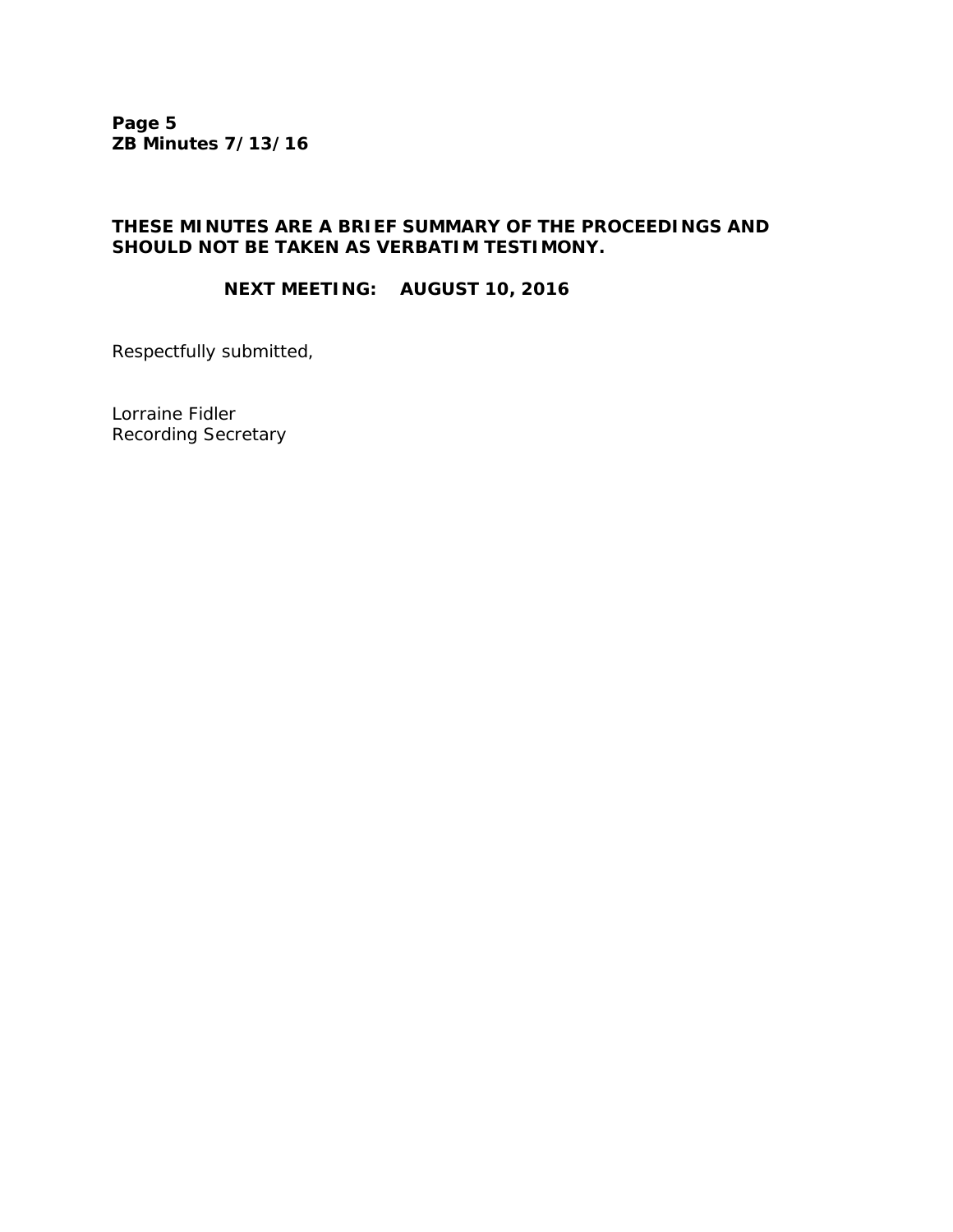# **MAPLE SHADE ZONING BOARD OF ADJUSTMENT AUGUST 10, 2016\_\_\_**

Meeting called to order by John Gee, Chairman at 7:30 pm.

Pledge of Allegiance: All stood to salute the flag

Open Public Meetings Act: Public notice of meeting has been advertised.

- Roll Call: Angie Santori, Member Present John Gee, Chairman Present Steve Schmidt, Member Joe McCauley, Member Present Karen Radie, Member Present John Zaradnick, Member Present Paula Mullen, Alt. #1 Bill Reiss, Alt. #2
- Absent: Steve Schmidt, Member; Paula Mullen & Bill Reiss, Alts. 1 & 2
- Also Present: Robert Kingsbury. ZB Attorney Paul Cray, P.E., ZB Engineer Kevin Rijs, ZB Secretary & Director of Community Development

# **New Business:** None

## **Community Development:**

Kevin Rijs circulated (1) Article XI, Section 205-51, Subsection D, Corner Properties; and (2) Article V, Section 205-21, Area and Yard Requirments, Subsection C (1) (2) & (3), Front Side & Rear Yards. Kevin was requesting clarification so that he may properly direct applicants. Upon discussion it was determined that a corner lot would have one front yard along the street the house fronts, two side yards and one rear yard. Kevin would like an Ordinance Update to specify corner lot requirements.

Mr. Gee stated that the requirements for applications for larger garages were that no one could live in it; and it may have electricity inside and outside water.

## **Resolutions:**

Mr. Kingsbury read the following resolutions into the record:

**Andrew & Debra Simonsick**  – ZBA 401 – Use Variance 457 Euclid Avenue, Blk. 22, L.13; Zone: Residential (R-1)

Motion to adopt (Radie/Santori). Roll Call: all in favor.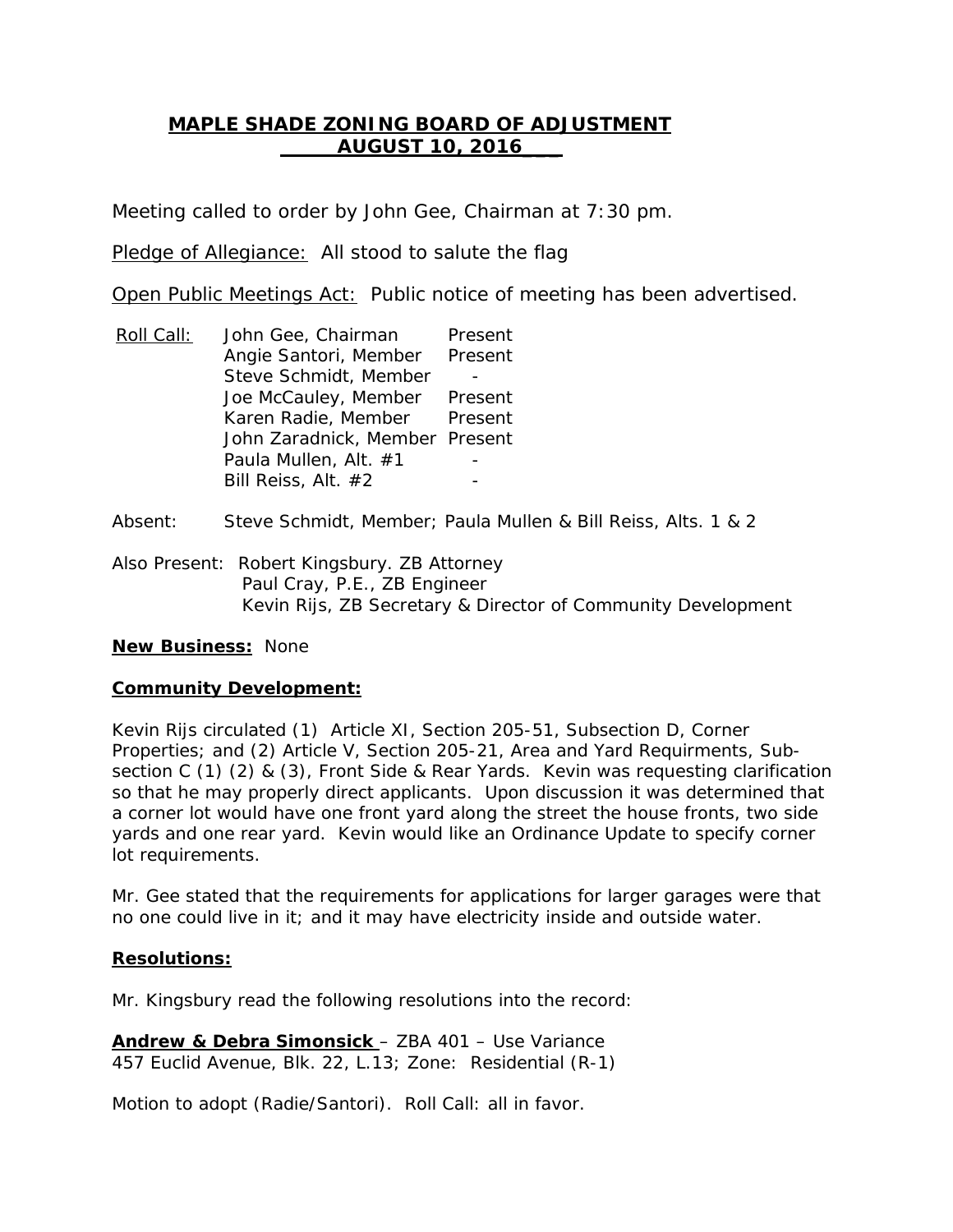ZB 8/10/16 Page 2.

Mr. Simonsick complimented the Board for its professionalism and stated the Board is an asset to the Township.

**Eric Scheid** – SPZ-301- Site Plan Approval 919 E. Main St.; Bl.82, L.9.01; Zone: D

Motion to adopt (McCauley/Zaradnick). Roll call: all in favor.

**Fiat of Maple Shade** – ZBA-402 – Use Variance and SP Waiver 587 Rt. 38 W.; Bl. 189, L. 3.01; Zone: Business Development (BD)

Motion to adopt (Santori/McCauley). Roll call: all in favor.

**Patricia & Joseph McCotter** – ZBA-403 – Variance 210 W. Mill Road; Bl. 142/1; Zone: Residence (RA)

Motion to adopt (Radie/Zaradnick). Roll call: all in favor.

**Little Sport of Souther NJ** – ZBA-404 – Use Variance 120-124 E. Kings Highway, Suite 303; Bl. 189/4.01; Zone: Business Development

Motion to adopt (McCauley/Santori). Roll call: all in favor.

Roll call in each of the above Resolutions was by the eligible members: Santori, Zaradnick, McCauley, Radie and Gee.

Mr. Leonard Ellis, 201 E. Linwood & Fellowship Rd. came forward requesting an interpretation. He advised he had approval by the former Director of Community Development (Rosemary Flaherty) in November to extend his garage 7 ft. towards Fellowship. He now wanted to make some changes to the approval. Mr. Gee advised Mr. Ellis that all approvals are required to start any changes within six months, therefore, he would have to reapply.

#### **Minutes:**

Motion to approve July 13, 2016 Minutes (Radie/Gee), all in favor.

#### **Once Around:**

Mr. McCauley thanked Mr. Simonsick for his courtesy and cooperation with the Fire Department and Fire Fighters.

## **Adjourn:**

Motion to adjourn (Bimmer/Zaradnick); all voiced approval.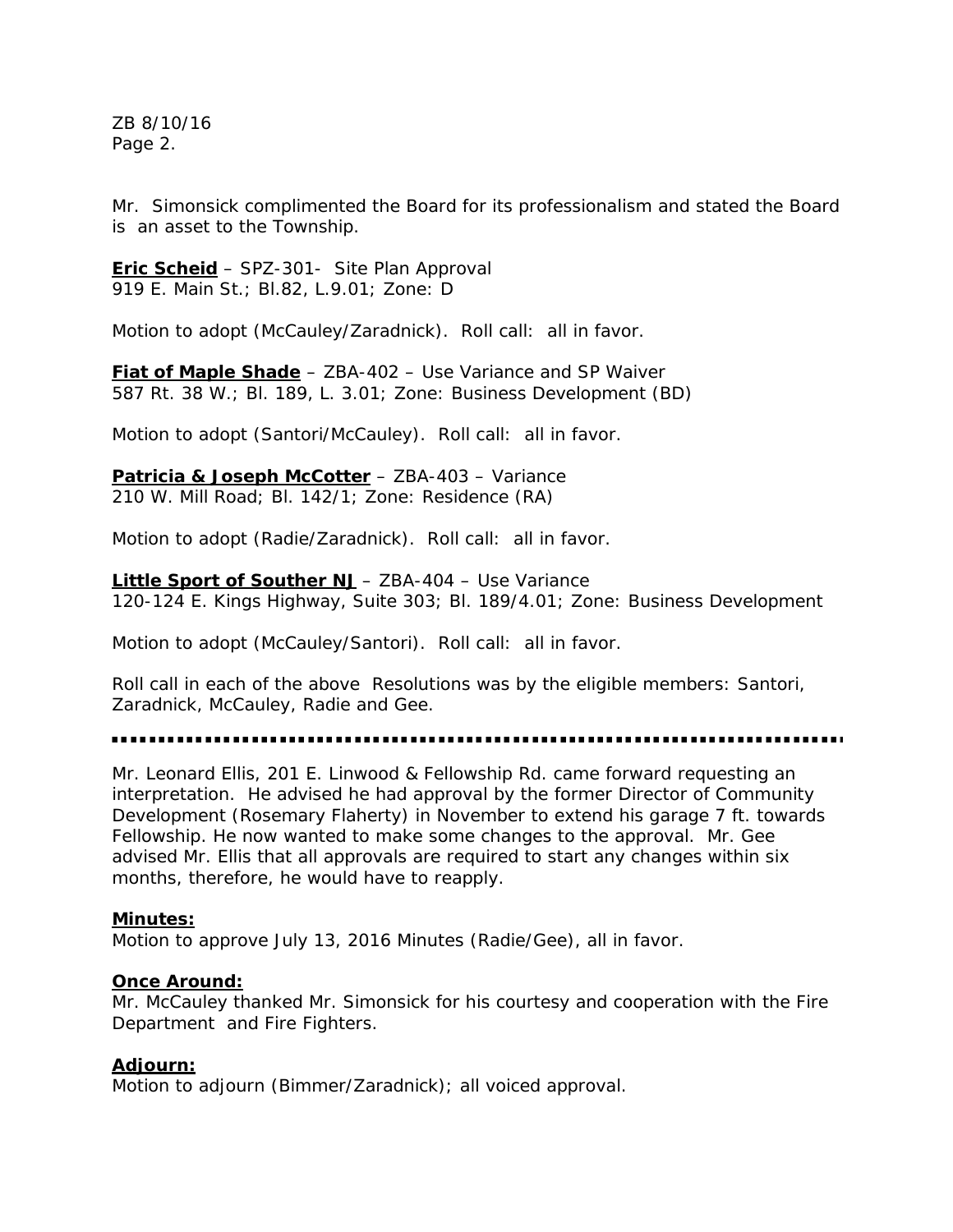ZB 8/10/16 Page 3.

## **THESE MINUTES ARE A BRIEF SUMMARY OF THE PROCEEDINGS AND SHOULD NOT BE TAKEN AS VERBATIM TESTIMONY.**

# **NEXT MEETING: SEPTEMBER 14, 2016**

Respectifully submitted,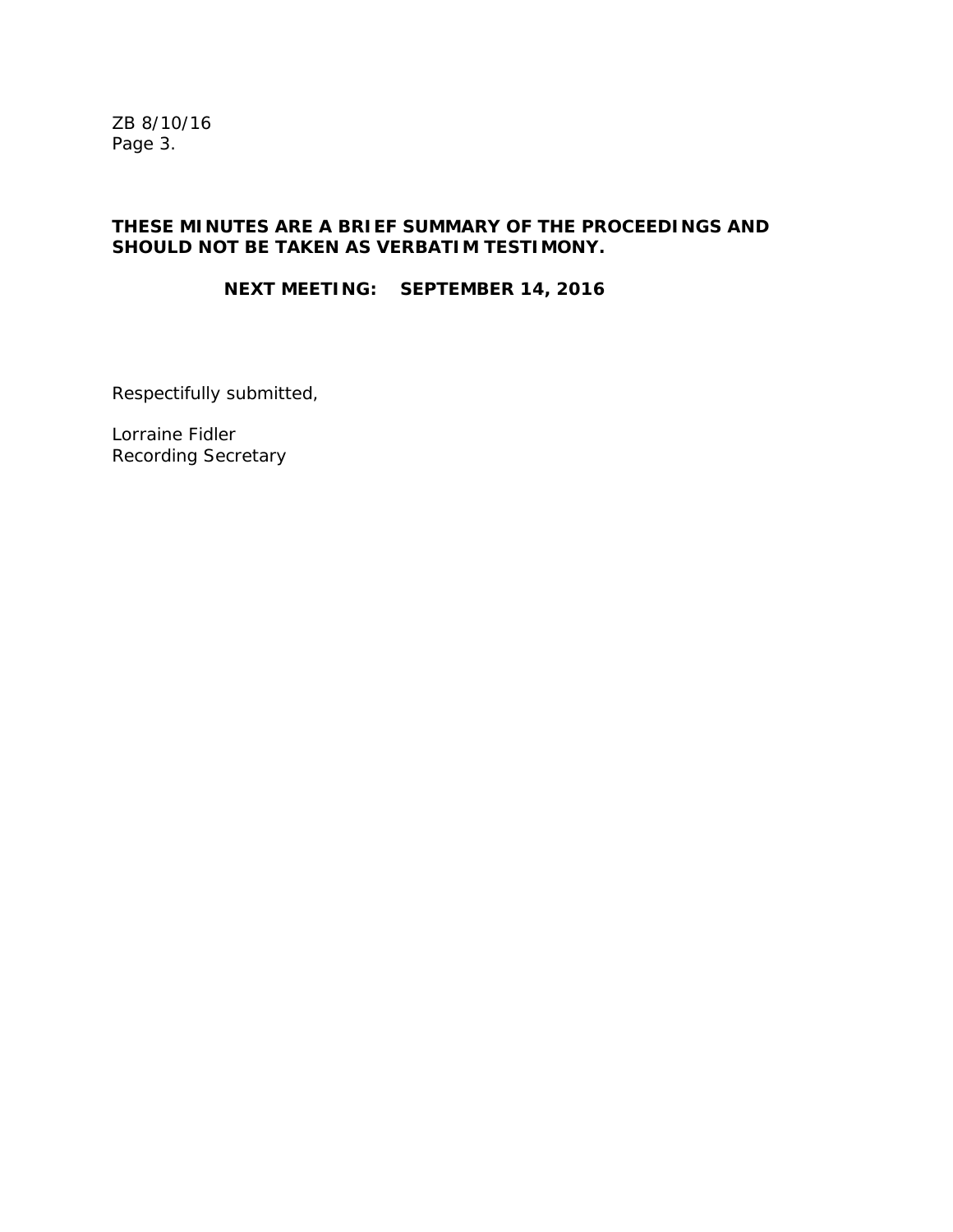# **MAPLE SHADE ZONING BOARD OF ADJUSTMENT SEPTEMBER 14, 2016\_\_\_**

Meeting called to order by John Gee, Chairman at 7:30 pm.

Pledge of Allegiance: All stood to salute the flag

Chairman Gee requested we remain standing to honor the First Responders, police and Firemen and all those who lost their lives on 9/11.

Open Public Meetings Act: Public notice of meeting has been advertised.

| Roll Call: | John Gee, Chairman         | Present |        |
|------------|----------------------------|---------|--------|
|            | Mike Bimmer, Vice Chairman | Present |        |
|            | Angie Santori, Member      | Present |        |
|            | Steve Schmidt, Member      | Present |        |
|            | Joe McCauley, Member       | Present |        |
|            | Karen Radie, Member        | Present |        |
|            | John Zaradnick, Member     |         | Absent |
|            | Paula Mullen, Alt. #1      | Present |        |
|            | Bill Reiss, Alt. #2        |         | Ahsent |

Also Present: Robert Kingsbury. Esq.; ZB Attorney Paul Cray, PE, PP, CME; ZB Engineer Kevin Rijs, ZB Secretary & Director of Community Development Lorraine Fidler, Recording Secretary

## **New Business:**

**Leo Ellis** – ZBA-405 – Accessory Structure Detached Garage w/Variance 201 E. Linwood Avenue, Blk. 47, L.15; Zone: R-2

Leo Ellis sworn in by Mr. Kingsbury and made his presentation; he proposes to demolish existing garage (18' X 21') and construct new garage (21' X 32') with 3' setback (22' from property line and 36' from the street); install an open pavilion behind the garage (13' X 18'). Mr. Gee questioned the existence of a powder room; there is existing water in garage. Mr. Ellis testified that no one will live in the garage, it is for storage of vehicles only.

Engineer, Paul Cray, stated he had no issues with application.

Mr. Kingsbury stated a Deed Restriction could be prepared stating the garage is not to be used as living quarters; or a Resolution could state the Restriction.

Mr. Gee opened matter to the public.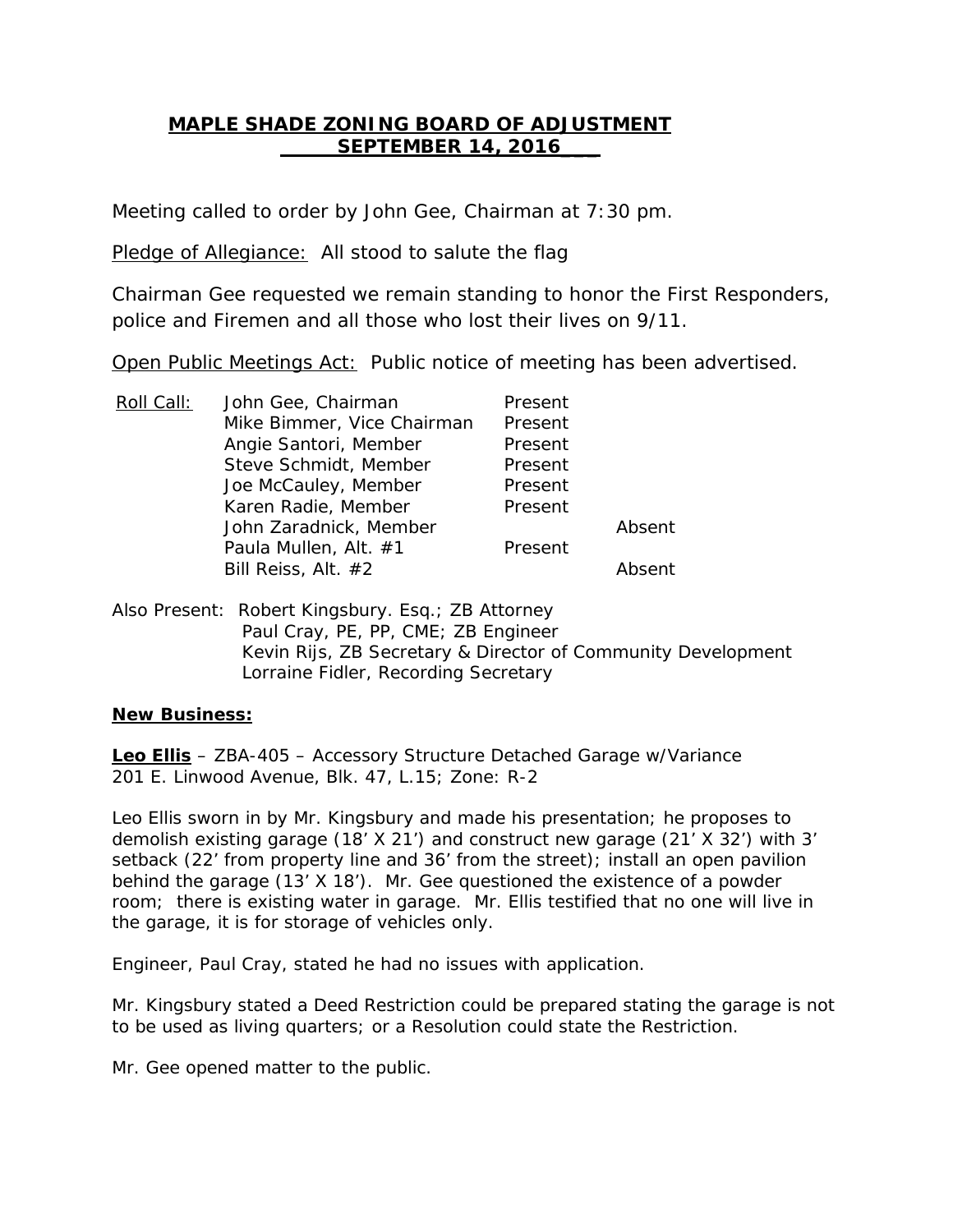Page 2. ZB 09/14/2016

Gail Cutler came forward; was sworn in and asked if the matter could be approved without a powder room. Ans. Yes.

No one else came forward to testify and the public portion was closed.

Motion made and seconded (Schmidt/Bimmer) to approve application as submitted without a Deed Restriction. Roll call: all in favor (7-0).

Mr. Gee advised applicant of the 45-day Right of Appeal and that he has six months to begin construction.

**Richard Rowan** –ZBA-406 – Variances for Home Addition; Side Yard setback and 225 N. Cedar Ave. Detached Garage; Side Yard setback Blk.83, L.14 Split Zone: R-2 and DB

Melanie Levan, Esq. appeared as applicant's attorney and had Richard Rowan sworn in for the record by Mr. Kingsbury. Ms. Levan stated they are proposing to rebuild the existing garage that collapsed and construct a new detached garage and an addition to rear of existing home. Two side yard setback variances requested: Home Addition: required 6'; proposed 4' (existing 3.55'); and Garage: required 5'; proposed 1.74' (existing 1.74').

Applicant circulated pictures of the old garage and neighbor's garages (Ex. A) and back of home (Ex.B); stated addition will be family room and master bedroom 24' X 10'; garage has electricity; no water

Paul Cray stated he had no issues with this application.

Matter opened to the public; no one came forward ; public portion closed.

Motion made and seconded (Radie/McCauley) to approve application. Roll call: all in favor (7-0).

Mr. Gee advised applicant of the 45-day Right of Appeal and six months to begin construction.

**U-Haul** – ZBA-310 – Amend approved location for Canopy (Res. 2016-ZB-01 121 E. Kings Highway – Blk.172, L.4.05; Zone: BD-1

Michael McKenna. Esq., applicant's attorney, had Paul Kelly of U-Haul sworn in by Mr. Kingsbury. Applicant received Minor Site Plan approval on 01/13/16 (Resolution 2016-ZB-01). They have determined the canopy would be better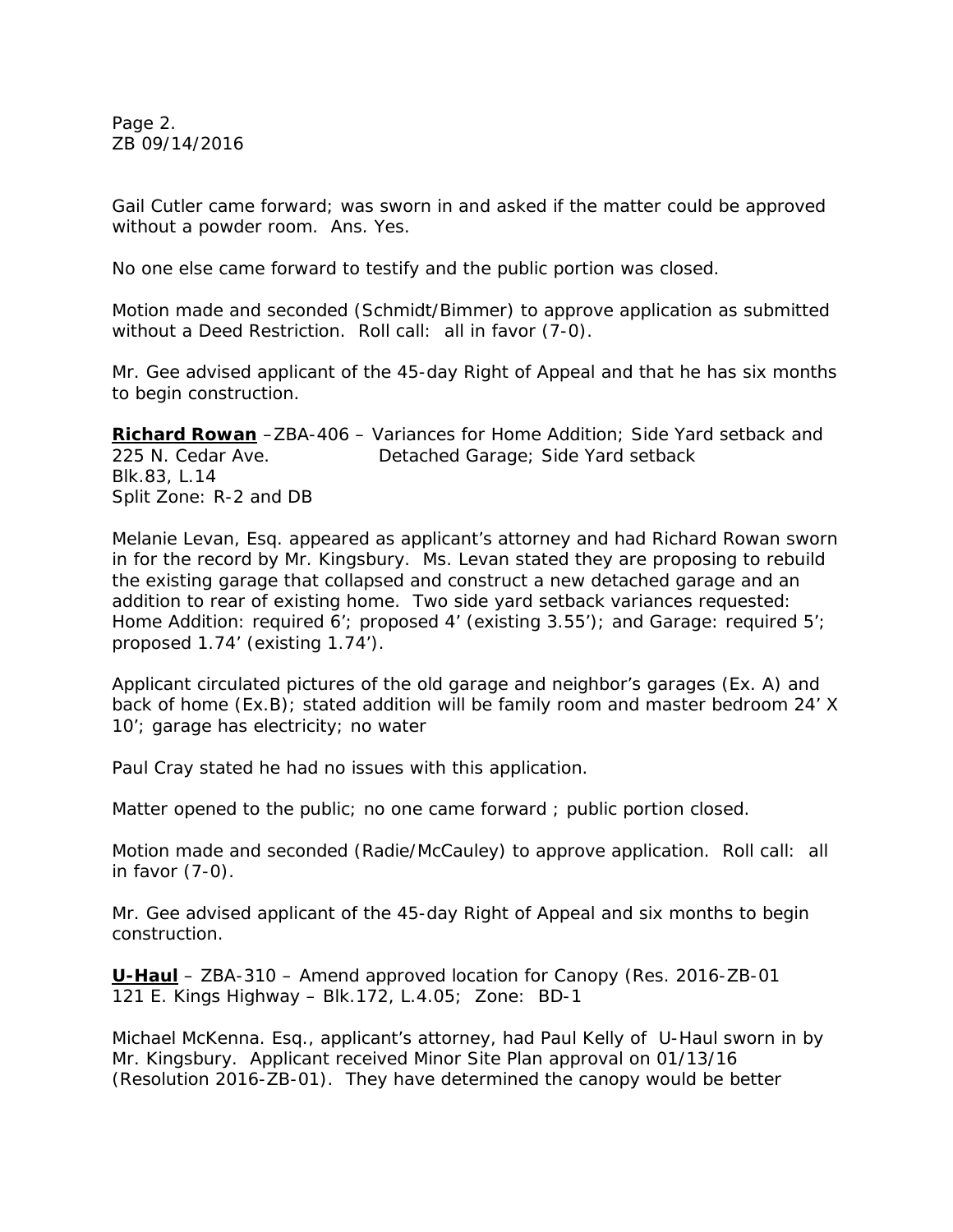Page 3. ZB – 09/14/2016

serviced at a different location and are requesting an amendment to the approval. Exhibit was presented showing the proposed new location of the canopy.

Our engineer, Paul Cray, had no problems with the new location advising that a building permit will be required.

Opened to the public:

Linda Beauregard (Watergate) was sworn in and advised that U-Haul did remove some of the dead trees and planted shrubs on the side of U-Haul but some dead trees still lying on ground (circulated pictures of dead trees); Watergate's backyard is on U-Haul property and Watergate has been mowing that area so it is not an eye sore.

Gail Cutler (Watergate) was sworn in; complained there are too many signs, one for U-Haul, 1 for hiring moonlighters and 1 to sell packaging material and the façade sign, as well as signs in truck windows.

Mr. Gee advised that the façade sign was approved, however no approval was given for the packaging and moonlighter advertising.

Public portion closed.

Mr. Kelly stated the Packaging and Moonlighting signs are tempory and will be removed; dead trees that fell on Watergate's property will be removed and a second row of trees will be added to buffer the two properties in the rear. He further stated he is requesting that Watergate stop mowing on their property; and landscapers will advise him when trees will be replanted. The Board requested Mr. Kelly to contact Kevin Rijs and advise the date for the tree planting.

Upon discussion, a motion to approve (McCauley/Bimmer) the request to amend the original approval and relocate the canopy. Roll call: all in favor (7-0).

Mr. Bimmer left the meeting.

#### **Resolutions:** None

#### **Minutes:**

Motion to approve August 10, 2016 Minutes (Radie/Gee), all in favor.

## **Community Development:**

Kevin Rijs stated that if U-Haul does not have the area mowed that Watergate was mowing, they will be issued a violation.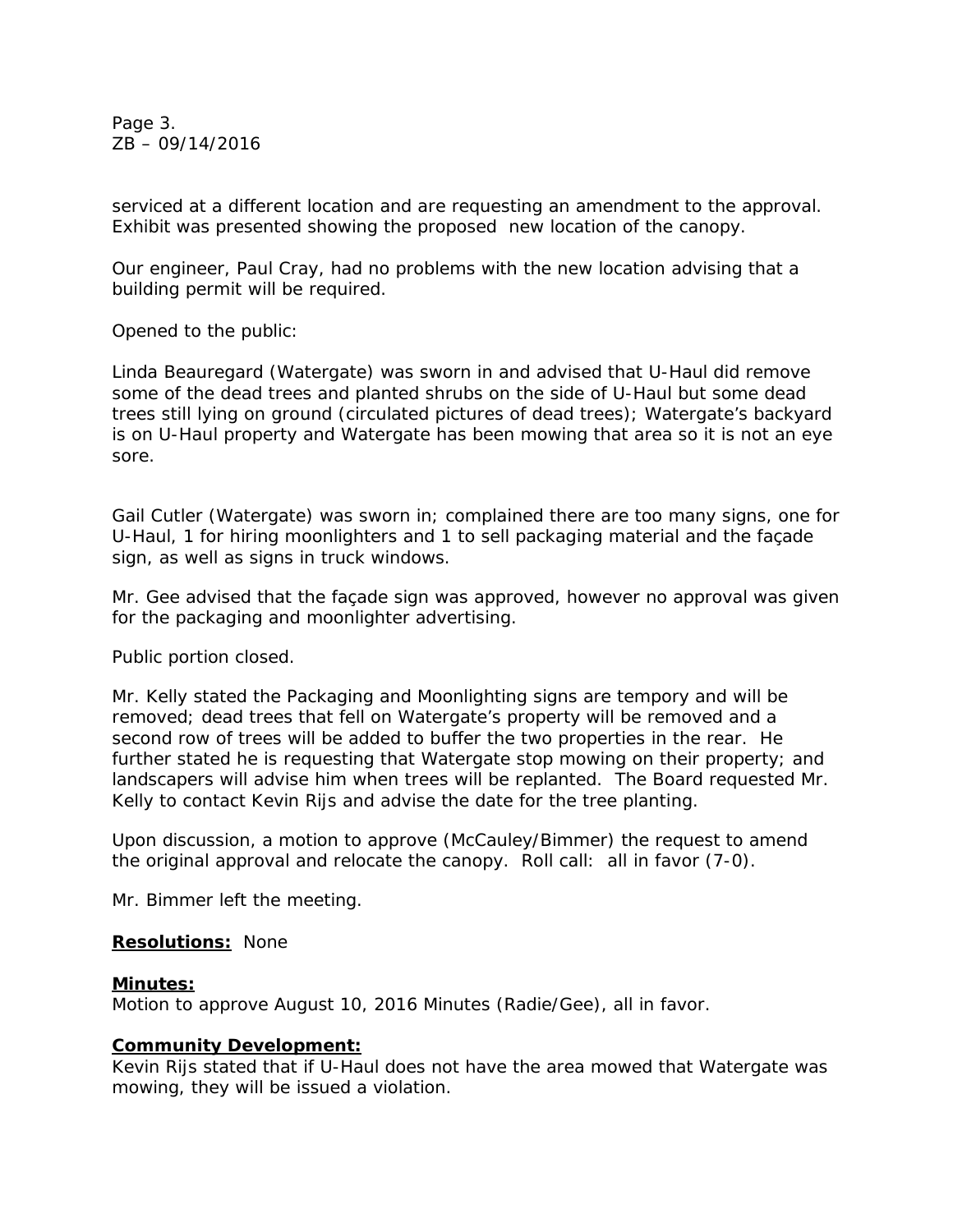Page 4 ZB – 09/14/2016

# **Once Around:**

Motion to adjourn (Santori/McCauley); all voiced approval. **Adjourn:**

# **THESE MINUTES ARE A BRIEF SUMMARY OF THE PROCEEDINGS AND SHOULD NOT BE TAKEN AS VERBATIM TESTIMONY.**

**NEXT MEETING: SEPTEMBER 14, 2016**

Respectifully submitted,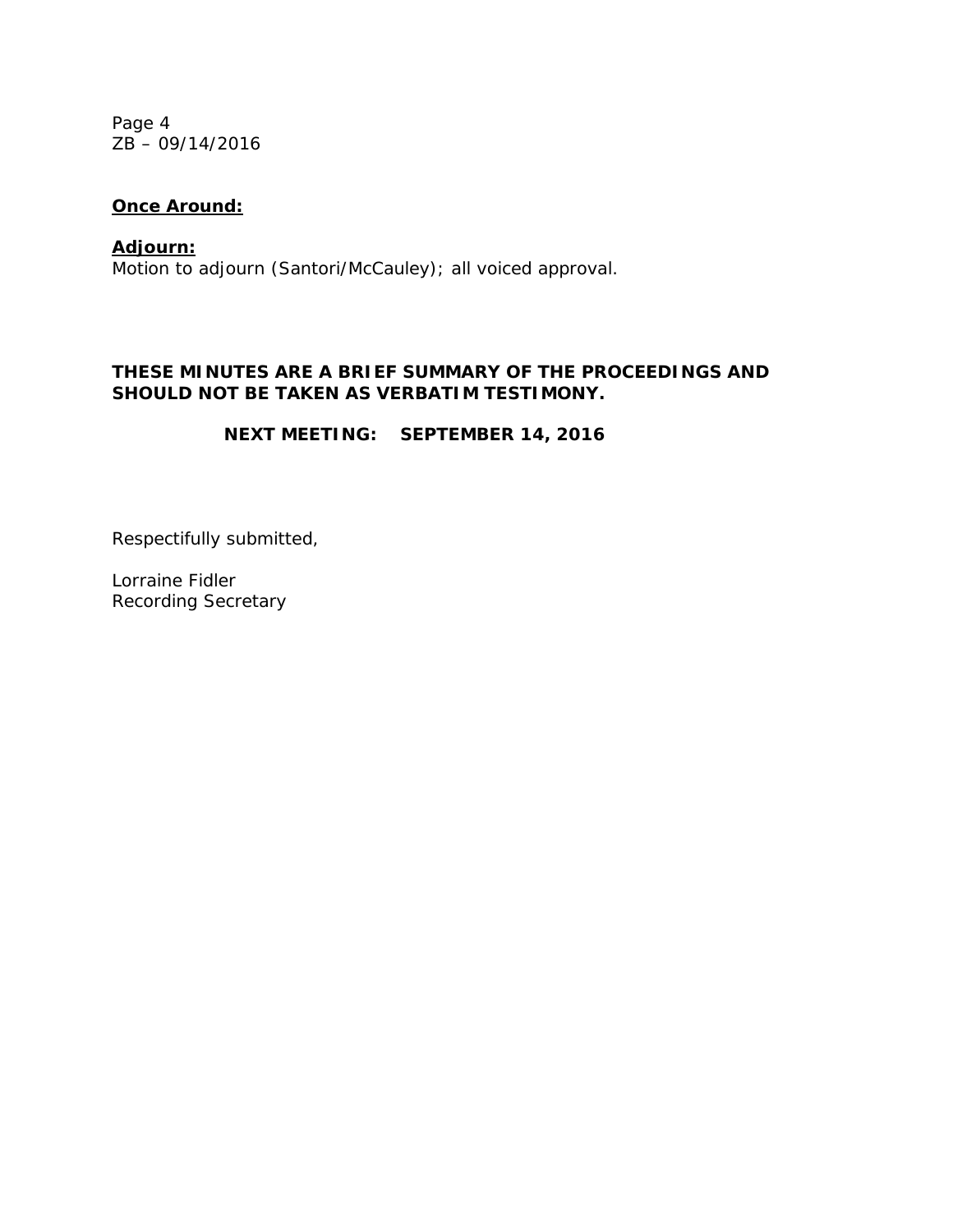# **MAPLE SHADE ZONING BOARD OF ADJUSTMENT OCTOBER 12, 2016\_\_\_**

Meeting called to order by John Gee, Chairman at 7:30 pm.

Pledge of Allegiance: All stood to salute the flag.

Open Public Meetings Act: Public notice of meeting has been advertised.

| John Gee, Chairman         | Present |        |
|----------------------------|---------|--------|
| Mike Bimmer, Vice Chairman | Present |        |
| Angie Santori, Member      |         | Absent |
| Steve Schmidt, Member      | Present |        |
| Joe McCauley, Member       | Present |        |
| Karen Radie, Member        | Present |        |
| John Zaradnick, Member     |         | Absent |
| Paula Mullen, Alt. #1      | Present |        |
| Bill Reiss, Alt. #2        |         | Absent |
|                            |         |        |

Also Present: Robert Kingsbury. Esq.; ZB Attorney Paul Cray, PE, PP, CME; ZB Engineer Terri DiGola, Clerk, in the absence of Kevin Rijs, ZB Secretary & Director of Community Development Lorraine Fidler, Recording Secretary

# **New Business:**

**Gerri Ginett** – ZBA-407 – Front Yard Fence Variance 400 Beechwood Ave.; Blk. 30, L.3; Zone: R-1

Ms. Ginett was sworn in by attorney Kingsbury and submitted Exhibits 1 thru 5A. Applicant is proposing to replace the chain Link fence with new fencing as shown in Exhibit 5A (48" H permitted; 54" proposed).

Opened to the Public:

Tom O'Mara was sworn in; resides across from the property and stated the new fence will be a great improvement.

Michael Boehm was sworn in; has no objection.

Public portion closed.

Motion made and seconded (Radie/Schmidt) to approve application. Roll call: All in favor (6-0)

Mr.Gee advised applicant of the 45-day Right of Appeal.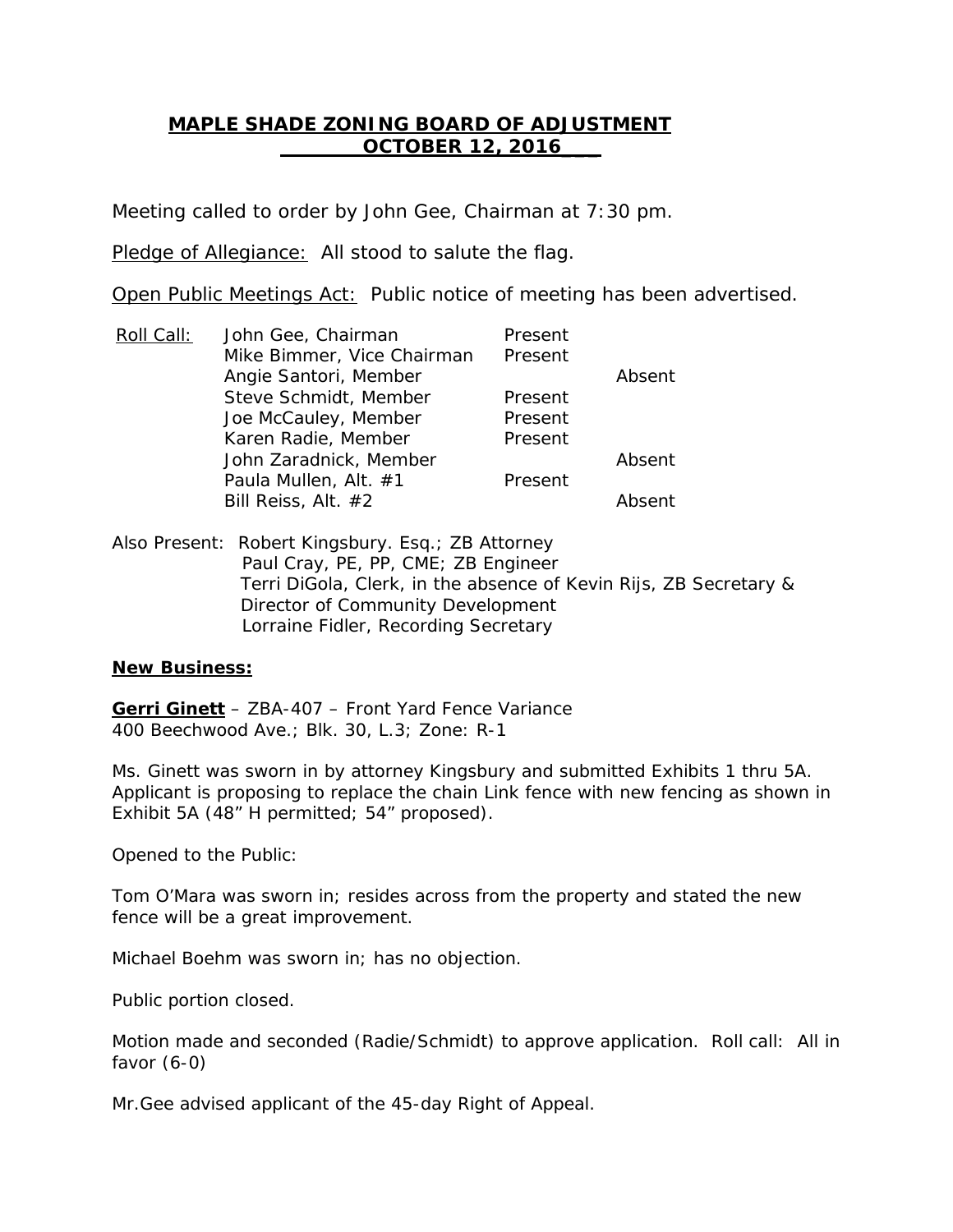Page 2. ZB 10/12/2016

**Park Crossing Apartments** -ZBA-408 - Use Variance & Site Plan to construct 2000 Maplewood Drive 22 additional parking spaces Blk.173, L.2.03, 2.04; Zone: Planned Development

Frank Wisniewski, Esq., attorney for applicant. Alan Wood, General Manager for Maplewood III, LLC and Alan Ippolito, P.E. were sworn in.

Mr. Kingsbury stated that since this is not a permitted use, a Use Variance is needed.

Mr. Ippolito referred to the site plan stating they are removing the lawn area at Bldg. 41; will lose a tree and will plant another; 22 handicap spaces are required, applicant has 24; the small amount of asphalt pavement being requested will not have an adverse environmental impact on the existing developed site.

Mr. Cray stated that all items in his engineering review letter dated 10/05/16 have been answered.

Matter opened to the public:

Wayne Moore, 119 E. Rudderow Ave. (house adjacent to Maplewood) was sworn in. Mr. Moore questioned the number of apartments and the number of parking spaces and why was additional parking needed. Mr. Wisniewski advised that the additional parking will enable residents to park near their building. Mr. Moore asked Mr. Cray whether a study was done. Mr. Cray explained he is hired to look only at the plan before him and applicant is asking for site plan approval, not a variance.

Amy Moore, was sworn in, and questioned the number of people in each apartment.

Mervin Rice was sworn in; Bldg. 52 did not have enough parking. Mr. Wood explained people in Bldg. 51-53 were parking in space for Bldg. 38-41 and the additional requested spaces would help alleviate this problem.

Public portion closed.

Mr. Gee advised Mr. and Mrs. Moore that their concerns are not within the jurisdiction of this Board and there are various agencies within the Township which could address their concerns, including food being thrown over his fence to his dog. Mr. Gee will refer Mr. Moore's issues to the Township Council.

A motion was made (Schmidt/Radie) to approve the Use Variance to expand the parking. Roll call: All in favor (6-0).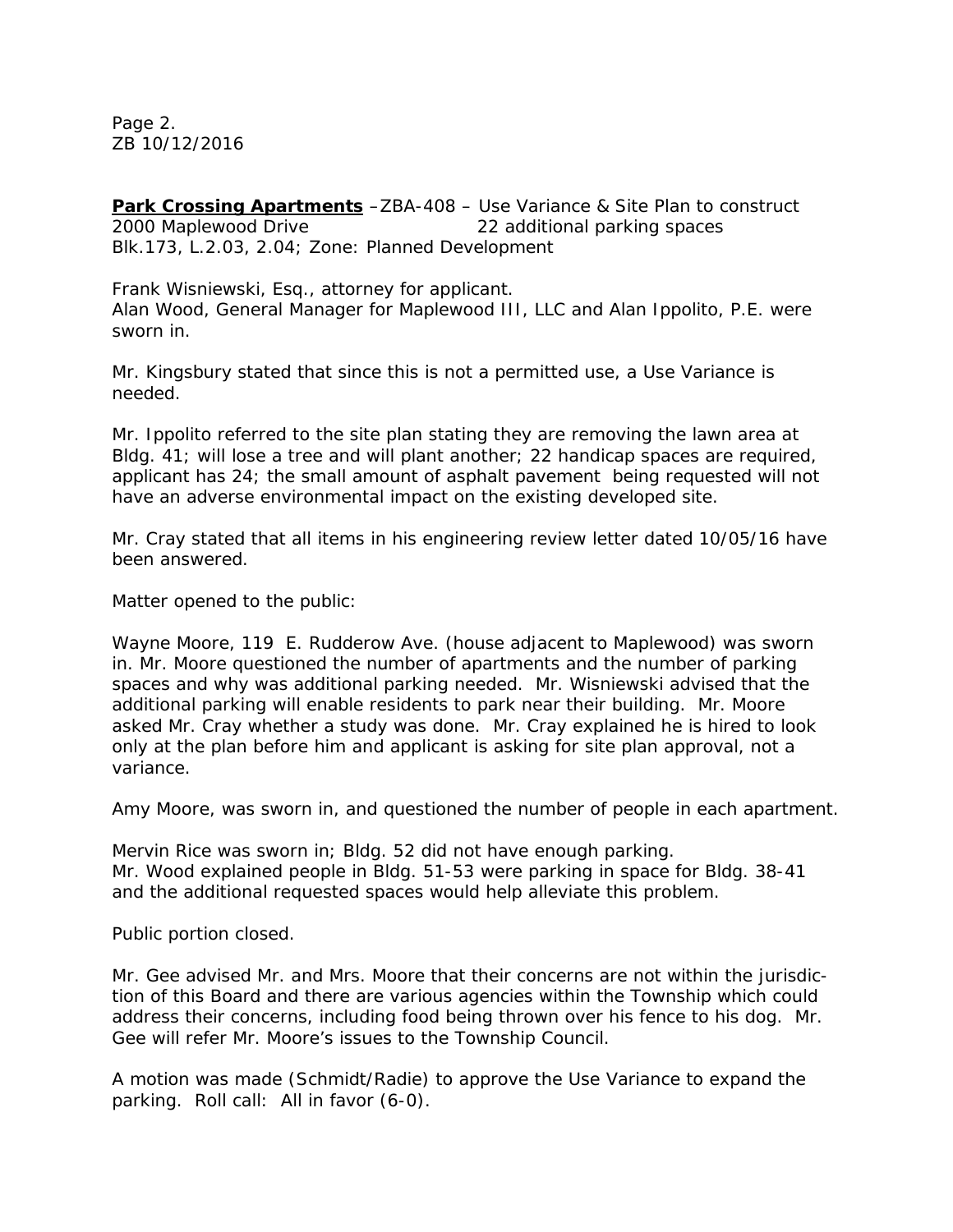Page 3. ZB 10/12/2016

Motion made and seconded (McCauley/Bimmer) to approve the Minor Site Plan to construct 22 additional parking spaces. Roll call: all in favor (6-0).

## **Resolutions:**

Mr. Kingsbury read the following Resolutions into the record:

**Leo Ellis** – ZBA-405 - Detached Garage w/Variance 201 E.Linwood Ave., Blk 47, L.15; Zone: R-2 Motion to approve (Bimmer/Schmidt); Roll call: All in favor.

**Richard Rowan** – ZBA-406 – Variances for Home Addition, Sideyard Setback 225 N. Cedar Avenue **And Detached Garage** Blk.83, L.14; Split Zone: R-2 & DB Motion to approve (Radie/McCauley); Roll call: All in favor.

**U-Haul** – ZBA-310 –Amend approved location for Canopy 121 E. Kings Highway Blk. 172, L.4.05; Zone: BD-1 Motion to approve (Schmidt/Mullen); Roll Call: All in favor.

Roll call in each of the above Resolutions was approved by the eligible members: Bimmer, Radie, McCauley, Schmidt, Mullen and Gee.

## **Minutes:**

Motion to approve September 14, 2016 Minutes (Bimmer/Gee), all in favor.

#### **Once Around:**

Mr. Kingsbury advised that Angie Santori was in an automobile accident. She sustained bumps and bruises.

Mr. Gee thanked Terri for filling in for Kevin.

## **Adjourn:**

Motion to adjourn (Bimmer/McCauley); all voiced approval.

# **THESE MINUTES ARE A BRIEF SUMMARY OF THE PROCEEDINGS AND SHOULD NOT BE TAKEN AS VERBATIM TESTIMONY.**

# **NEXT MEETING: NOVEMBER 9, 2016**

Respectifully submitted,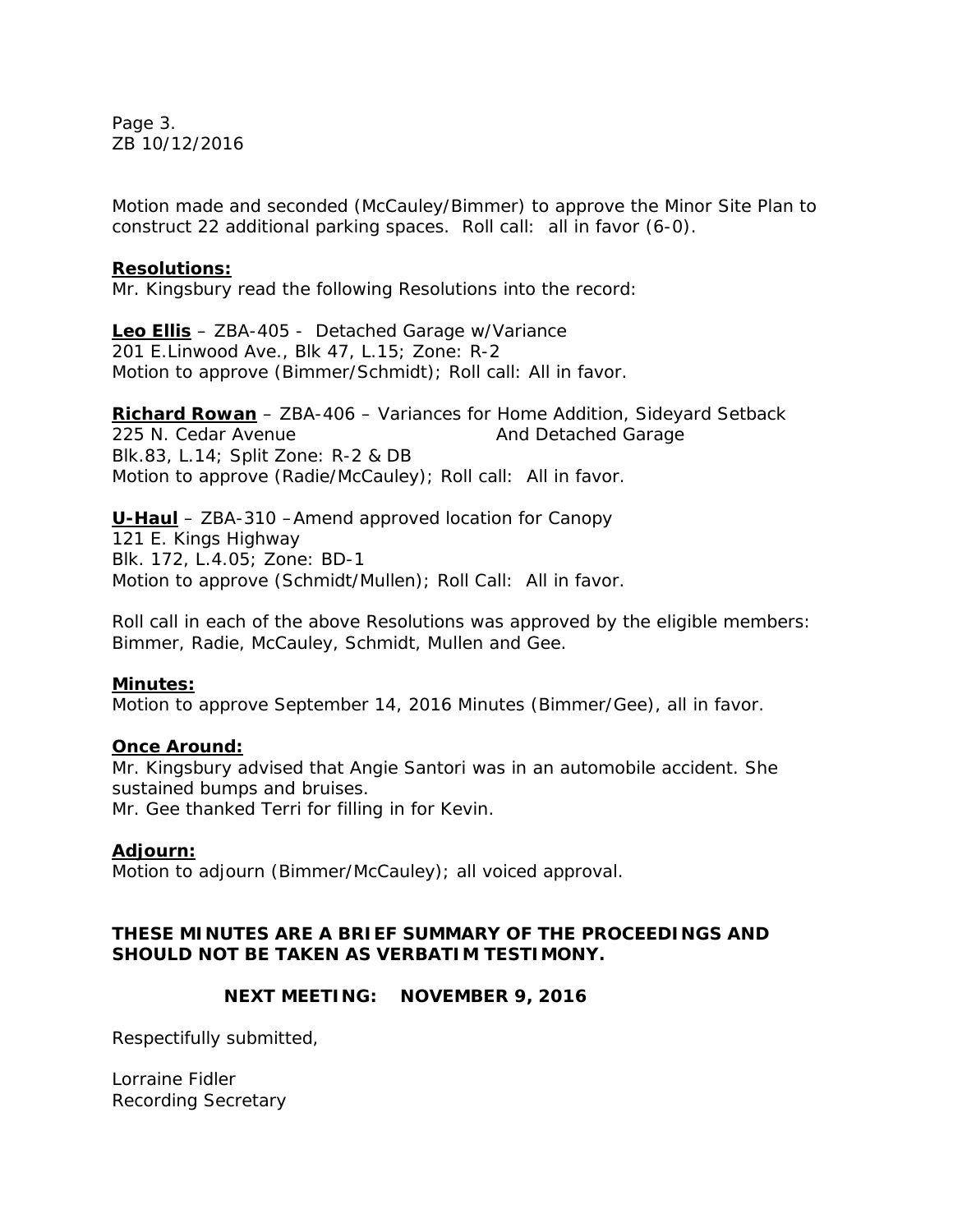# **MAPLE SHADE ZONING BOARD OF ADJUSTMENT NOVEMBER 9, 2016\_\_\_**

Meeting called to order by John Gee, Chairman at 7:30 pm.

Pledge of Allegiance: All stood to salute the flag.

Open Public Meetings Act: Public notice of meeting has been advertised.

- Roll Call: Mike Bimmer, Vice Chairman Present John Gee, Chairman Present Angie Santori, Member Present Steve Schmidt, Member Present Joe McCauley, Member Present Karen Radie, Member Present John Zaradnick, Member Present Paula Mullen, Alt. #1 Absent
- Also Present: Robert Kingsbury. Esq.; ZB Attorney Paul Cray, PE, PP, CME; ZB Engineer Kevin Rijs, ZB Secretary & Director of Community Development Lorraine Fidler, Recording Secretary

## **New Business:**

**Thomson Laminating Inc.** – ZBA-409 – D Zariance & Sideyard Setback 504 E. Linwood Ave.; Blk. 77, L.10 & 11; Zone: BD (Business Development)

Ellen McDowell, Esq., for applicant, proposes to enlarge existing "bumpout" structure appended to existing facility from 148.75 sq.ft. to 287.3 sq.ft. A variance is needed for the 16 ft. expansion.

Mr. Martin testified that the expansion will be used for storage only; no additional employees are required.

Paul Cray stated there were no engineering requirements.

Opened to the public; no one came forward to testify; public portion closed.

Motion made and seconded (Schmidt/Radie) to approve variance. Roll call; all in favor (7-0).

Mr. Gee advised applicant of the 45-day Right of Appeal.

**Old Business:** none

**Minutes**. Motion made to approve (Gee/Radie). All in favor.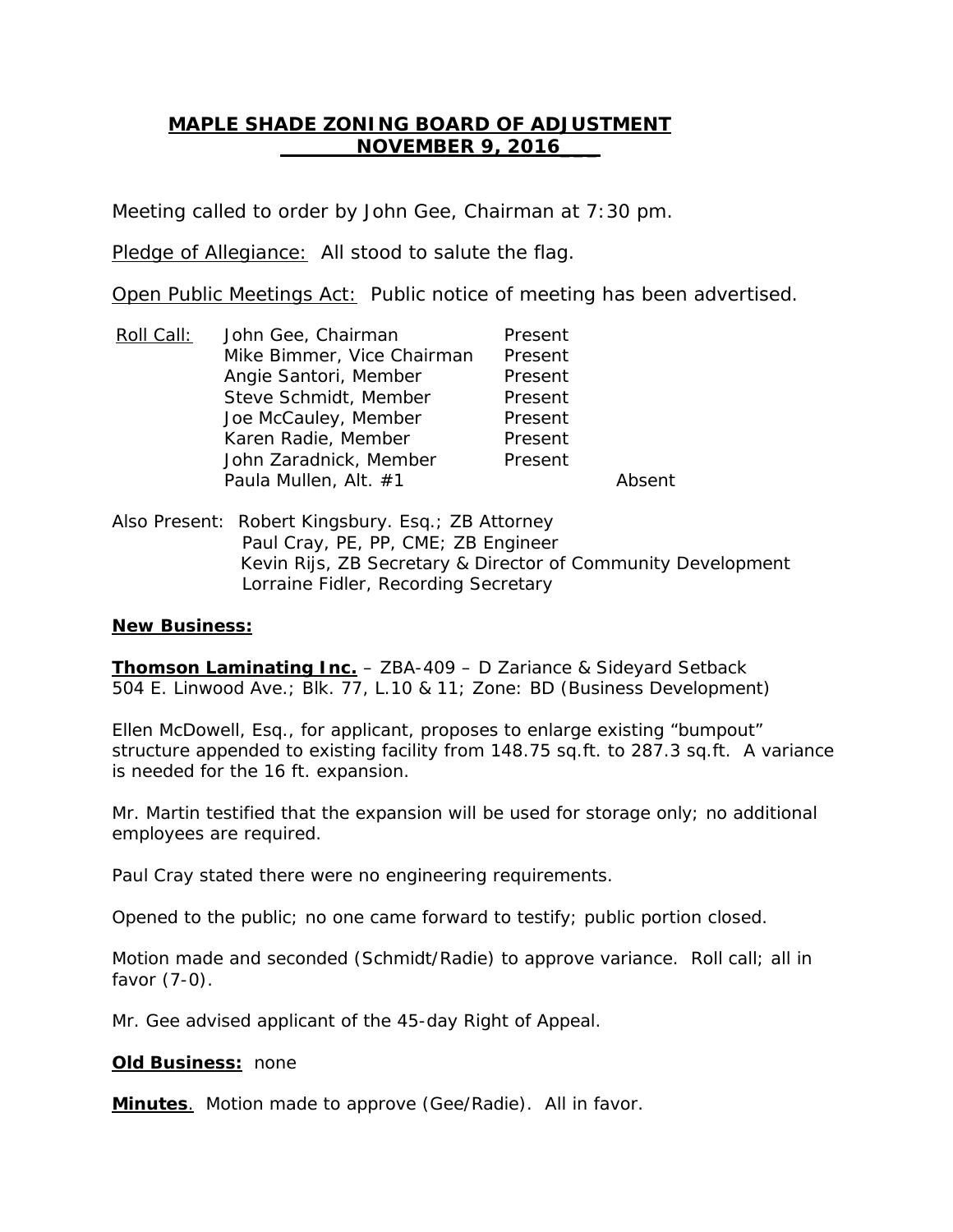Page 2. ZB 11/09/2016

## **Resolutions:**

Mr. Kingsbury read the following Resolutions into the record:

**Gerri Ginett** – ZBA-407 – Front Yard Fence Variance 400 Beechwood Ave.; Blk. 30, L.3; Zone: R-1

Motion to approve (Bimmer/McCauley); roll call: all in favor (7-0).

**Park Crossing Apts.** – ZB-408 – Use Variance & SP for 22 add'l. parking spaces 2000 Maplewood Drive; Blk. 173, L.2.03, 2.04; Zone: Planned Development

Motion to approve (Radie/Schmidt); roll call: all in favor (7-0iil).

Roll call in each of the above Resolutions was approved by the eligible members: Bimmer, Radie, Schmidt and Gee.

#### **Once Around:**

Mr. Gee welcomed Angie Santori back to the Board after her car accident. Mrs. Radie stated the fence approved in the Ginett matter was beautiful. All else: Happy Thanksgiving.

#### **Adjourn:**

Motion to adjourn (Gee/Zaradnick); all voiced approval.

## **THESE MINUTES ARE A BRIEF SUMMARY OF THE PROCEEDINGS AND SHOULD NOT BE TAKEN AS VERBATIM TESTIMONY.**

#### **NEXT MEETING: DECEMBER 14, 2016**

Respectifully submitted,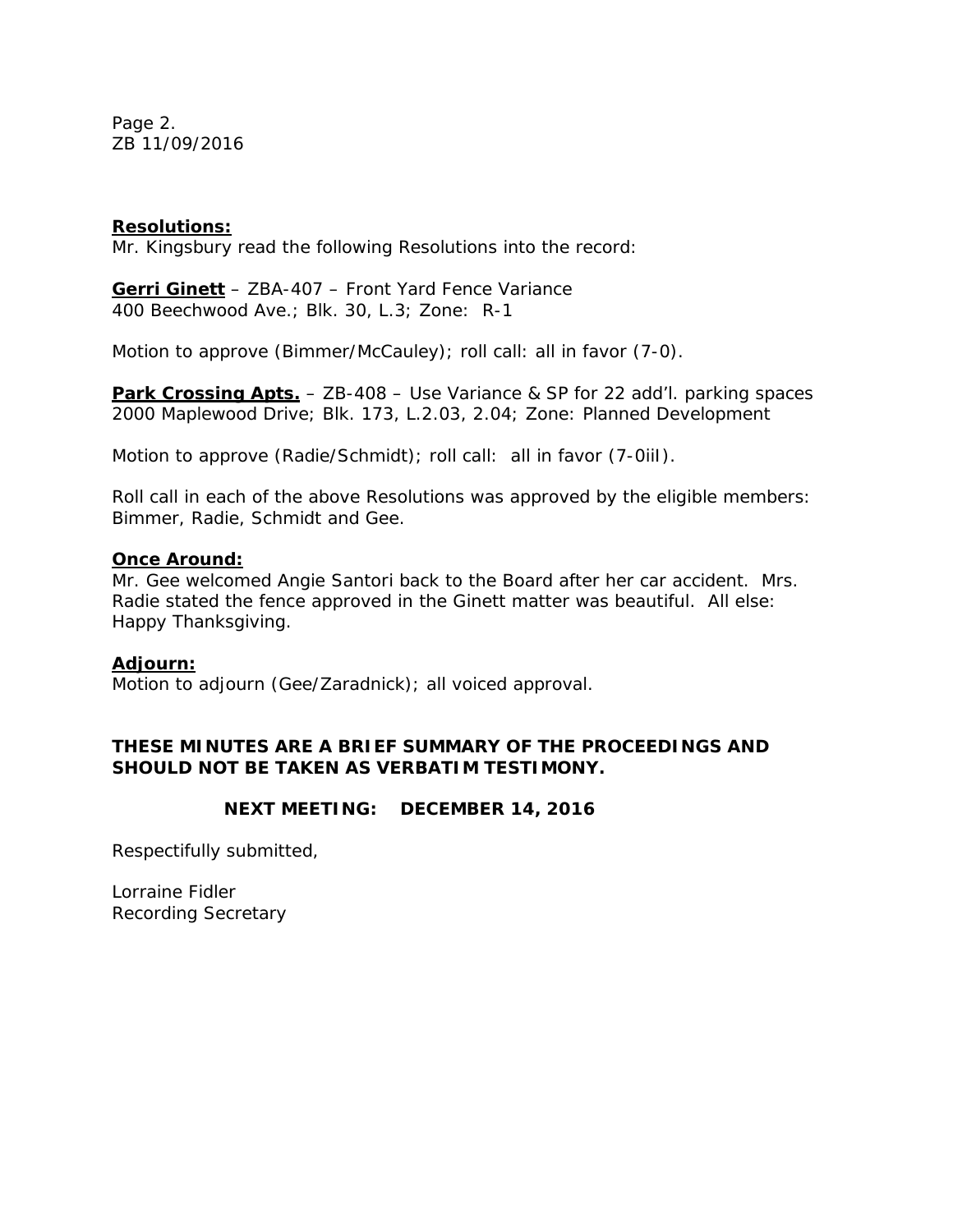# **MAPLE SHADE ZONING BOARD OF ADJUSTMENT DECEMBER 14, 2016\_\_\_**

Meeting called to order by John Gee, Chairman at 7:30 pm.

Pledge of Allegiance: All stood to salute the flag.

Open Public Meetings Act: Public notice of meeting has been advertised.

| Roll Call: | John Gee, Chairman         | Present |        |
|------------|----------------------------|---------|--------|
|            | Mike Bimmer, Vice Chairman | Present |        |
|            | Angie Santori, Member      | Present |        |
|            | Steve Schmidt, Member      | Present |        |
|            | Joe McCauley, Member       |         | Absent |
|            | Karen Radie, Member        | Present |        |
|            | John Zaradnick, Member     |         | Absent |
|            | Paula Mullen, Alt. #1      |         | Absent |
|            |                            |         |        |

Also Present: Robert Kingsbury. Esq.; ZB Attorney Paul Cray, PE, PP, CME; ZB Engineer Kevin Rijs, ZB Secretary & Director of Community Development Lorraine Fidler, Recording Secretary

## **New Business:**

**Zhang Mei Xue**  – ZBA-410 – Use Zariance for Nail Salon 290 S. Lenola Rd. (B-172, L-4.08); Zone: BD

Ted Costa, Esq., attorney of record; Owner, D. Wareshard, and applicant, Zhang Mei Xue (Michelle) were sworn in by Mr. Kingsbury. Mr. Costa had the owner testify as to his ownership since 2001; said strip center contains two units, one rented to Domino's Pizza which is a take-out restaurant only, the other being vacant and which is the site for the proposed applicant; there are 17 parking spaces (2 used by Domino's emloyees. Applicant testified she is proposing a nail salon with 5 stations for pedicures, 6 stations for manicures and a waxing station for eyebrows. She anticipates 1-5 employees, hours of operation 9:30 am – 7:30 pm, 7 days.

Opened to the public; no one came forward to testify; public portion closed.

Paul Cray, ZB Engineer, had owner testify as to no exterior improvements to be made; no problem with parking; Site Plan Waiver could be granted.

Motion made (Bimmer/Schmidt) to approve the application for a Use Variance and Site Plan Waiver. Roll call: all in favor (5-0).

Mr. Gee advised applicant of the 45-day Right of Appeal.